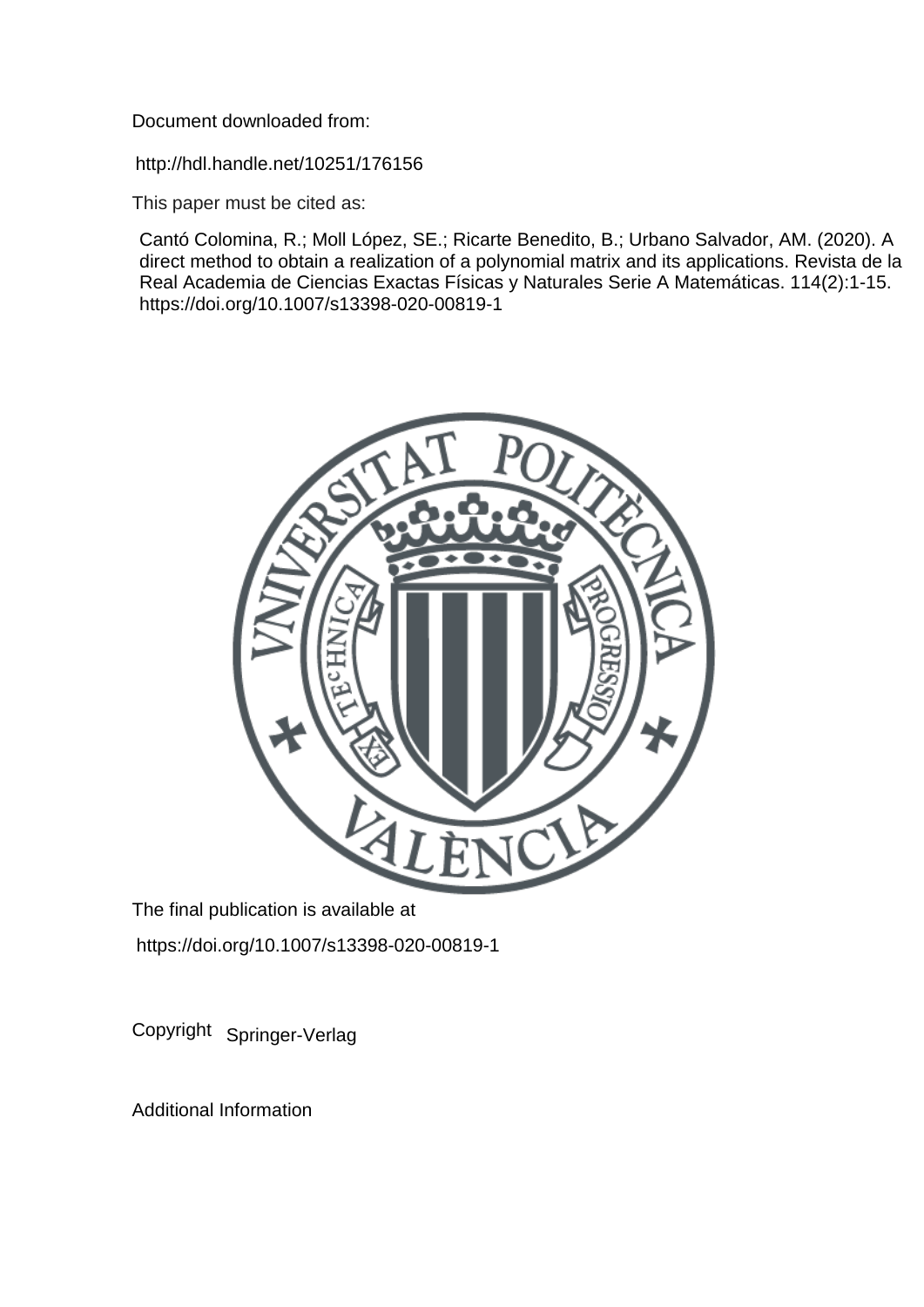# **A direct method to obtain a realization of a polynomial matrix and its applications**

 $R$ afael Cantó<sup>1</sup> · Santiago Moll<sup>2</sup> · Beatriz  $Ricarte<sup>1</sup>$  · Ana María Urbano<sup>1</sup>.

Received: date / Accepted: date

**Abstract** In this paper we present a Silverman-Ho algorithm-based method to obtain a realization of a polynomial matrix. This method provides the final formulation of a minimal realization directly from a full rank factorization of a specific given matrix. Also, some classical problems in control theory such as model reduction in singular systems or the positive realization problem in standard systems are solved with this method.

**Keywords** Full rank factorization *·* Polynomial matrices *·* Applied Mathematics *·* Minimal realization

**Mathematics Subject Classification (2010)** 15A23 *·* 93B15 *·* 93B20

# **1 Introduction**

A matrix with polynomial entries, or equivalently a polynomial with matrix coefficients is called a *polynomial matrix*. Polynomial matrices can be found

An earlier version of this paper was presented at the Conference "Linear Algebra, Matrix Analysis and Applications. ALAMA2018", held in Sant Joan d'Alacant on May/June 2018.

Work supported by the Spanish DGI grant MTM2017-85669-P-AR.

Rafael Cantó rcanto@mat.upv.es

Santiago Moll sanmoll@mat.upv.es Beatriz Ricarte

bearibe@mat.upv.es Ana María Urbano

amurbano@mat.upv.es

 $^1$ Institut de Matemàtica Multidisciplinar, Universitat Politècnica de València, Spain.

<sup>2</sup> Institut de Matemàtica Pura i Aplicada, Universitat Politècnica de València, Spain.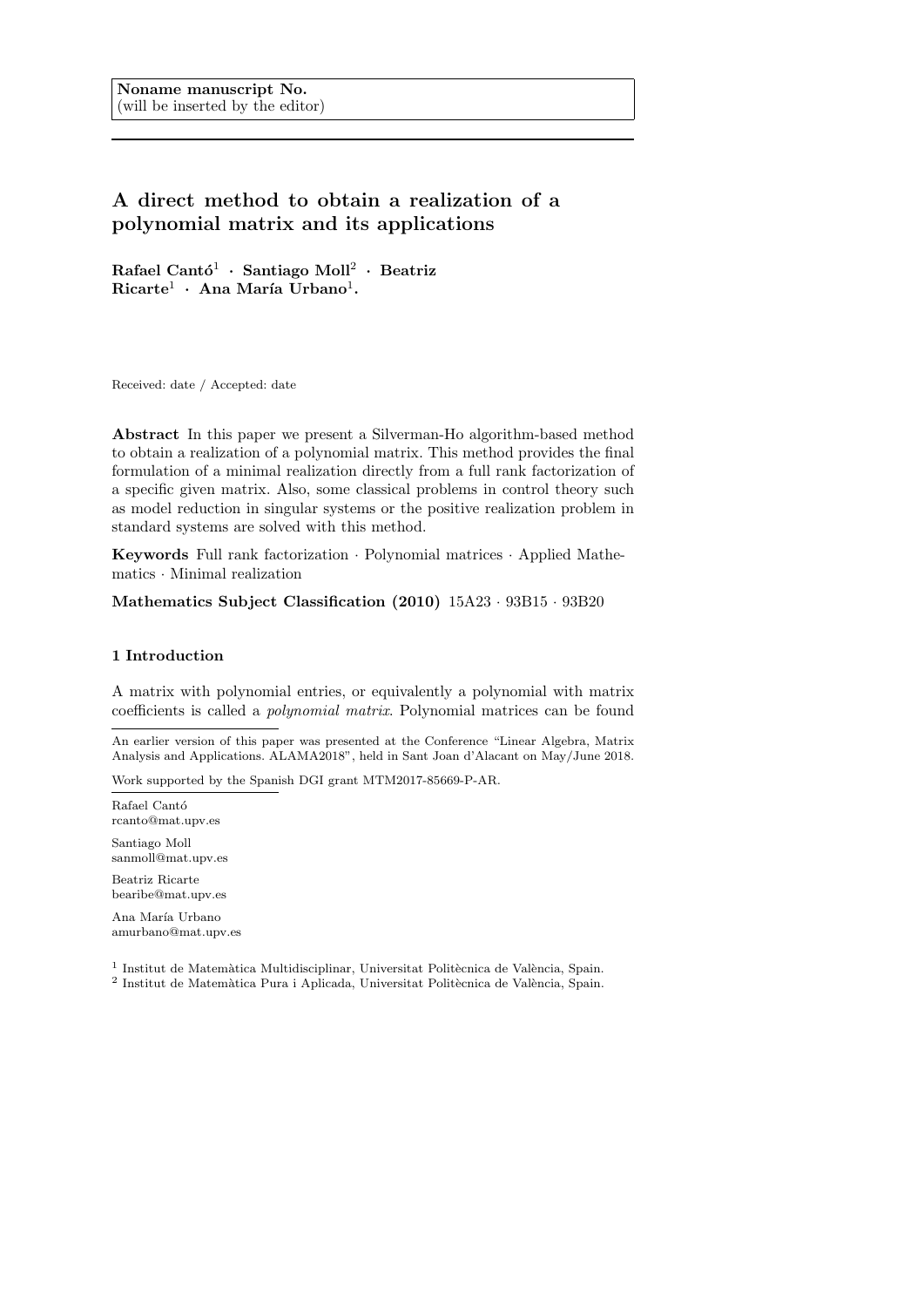in a large variety of applications in science and engineering. For instance, second degree polynomial matrices arise in the control of large flexible space structures, earthquake engineering problems, control of mechanical multi-body systems, stabilization of damped gyroscopic systems, robotics and vibration control in structural dynamics. Third degree polynomial matrices are often used in aero-acoustics, and quartic polynomial matrices appear in fluid mechanics when studying the spatial stability of the Orr-Sommerfeld equation [9].

Given a polynomial matrix  $P(s) \in \mathbb{R}^{m \times p}$ ,

$$
P(s) = W_0 + W_1 s + \dots + W_{t-1} s^{t-1}
$$
\n<sup>(1)</sup>

where  $W_i \in \mathbb{R}^{m \times p}$ ,  $i = 0, 1, \ldots, t - 1$ , there exist matrices *N*, *B* and *C*, with *N* nilpotent, such that  $P(s) = C(sN - I)^{-1}B$  [7, Lemma 2-6.2]. Matrices  $(N, I, B, C)$  are known as a realization of  $P(s)$ . The Silverman-Ho algorithm was originally employed to compute a minimal realization of rational transfer matrices (further details can be found in references [10] and [16] or in [1]), where minimal means that the realization has the minimum dimension. Later, the Silverman-Ho algorithm was adapted to compute a minimal realization  $(N, I, B, C)$  of polynomial transfer matrices [7, pp. 63]. This algorithm is applied to an unspecified full rank factorization *F G* of a block matrix  $M_0 \in \mathbb{R}^{tm \times tp}$  consisting of matrices  $W_i$  (see Section 2). Matrices *F* and *G* are used to computed the nilpotent matrix *N* by means of products of these matrices, their transpose matrices and inverse matrices of some of these products, which, from a numerical point of view, could make this method quite unstable and lead to a non-nilpotent matrix.

In this paper a direct method to derive a realization of  $P(s)$  that computes the nilpotent matrix *N* directly from a specific full rank factorization is developed, avoiding the computation of inverse matrices and products, this being the main disadvantage of the Silverman-Ho algorithm. The method presented in this paper is applied to an initial block upper triangular matrix  $W = M_0 P$ , where *P* is a block permutation matrix reversing the order of the column blocks of  $M_0$ , and obtains a full rank factorization  $GU$ , considering its reduced echelon form (that can be obtained by using different methods such as the Gaussian elimination method with partial or complete pivoting [8]).

Our full rank factorization  $W = \overline{G}\overline{U}$  satisfies that  $\overline{U}$  is an upper reduced echelon form given by

$$
\bar{U} = \begin{bmatrix} I_{r_1} & \bar{U}^{(1,1)} & O & \bar{U}^{(2,1)} & \cdots & O & \bar{U}^{(t,1)} \\ O & O & I_{r_2} & \bar{U}^{(2,2)} & \cdots & O & \bar{U}^{(t,2)} \\ \vdots & \vdots & \vdots & \vdots & \ddots & \vdots & \vdots \\ O & O & O & O & \cdots & I_{r_t} & \bar{U}^{(t,t)} \end{bmatrix} .
$$
\n(2)

Finally, selecting in a specific way certain columns of  $\overline{U}$ , matrices *B* and *N* can be constructed, while matrix *C* is the submatrix formed by the first *m* rows of *G*. Therefore, the main advantage of the proposed method over the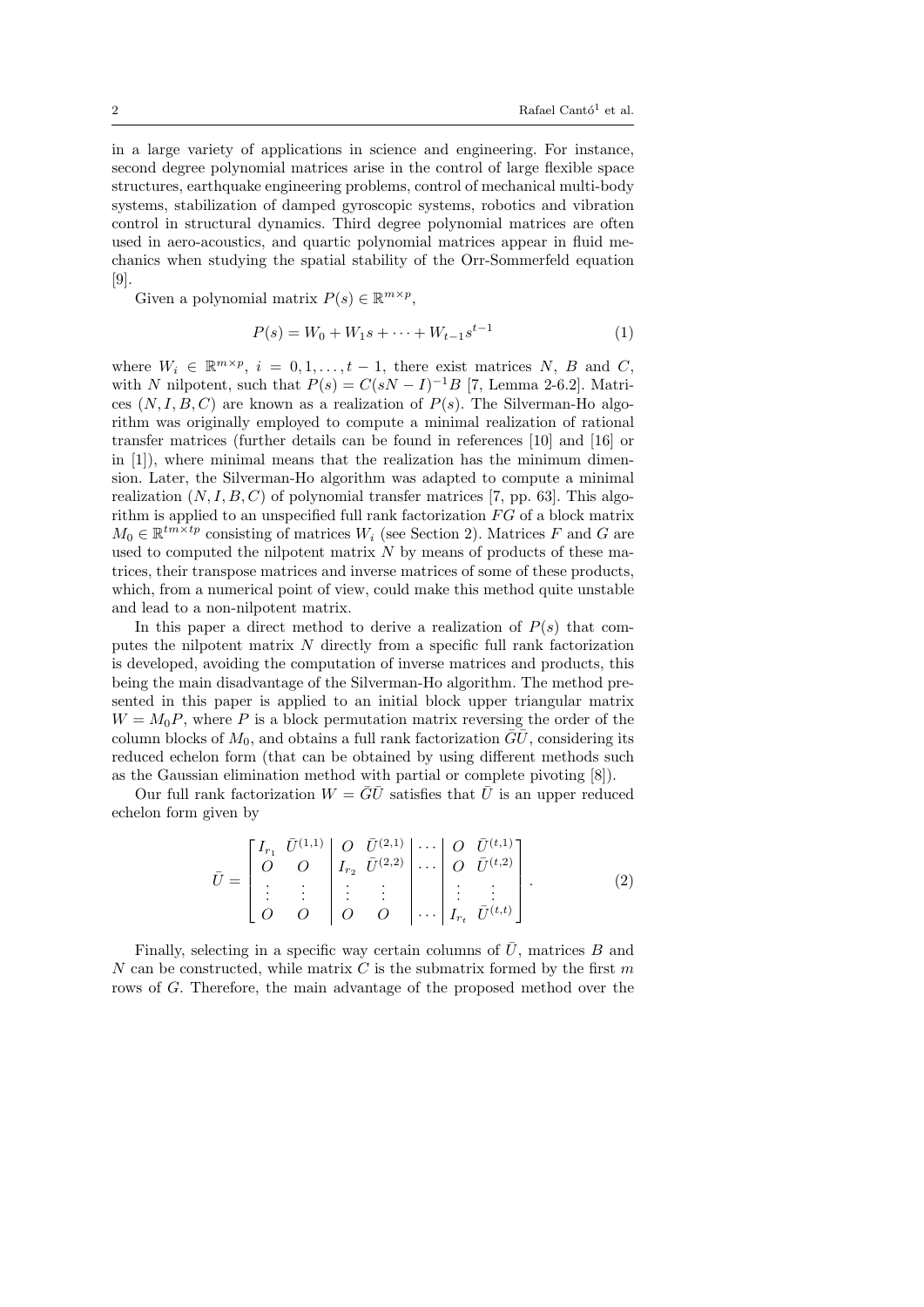Silverman-Ho algorithm is its simplicity for obtaining a realization of  $P(s)$ with a lower computational cost.

Also, it is worth noting that polynomial matrices also appear in the inputoutput representation of singular systems, since any rational matrix may be represented by the sum of a strictly proper rational matrix and a polynomial matrix [7].

The realization problem of strictly proper rational matrices has been widely studied and, specifically in the positive case, it has been proved that it is not always possible to find a positive realization with the known algorithms [5, 11, 13]. Hence, an alternative method is here presented giving the conditions to compute a positive realization.

Throughout this work, given a matrix  $A \in \mathbb{R}^{n \times m}$ ,  $A(i_1 : i_2, j_1 : j_2)$  will denote the submatrix of *A* with rows  $\{i_1, i_1 + 1, i_1 + 2, \ldots, i_2\}$  and columns  $\{j_1, j_1 + 1, j_1 + 2, \ldots, j_2\}$ . If the submatrix has all rows (resp. columns) of *A*, then it is denoted by  $A(:,j_1:j_2)$  (resp.  $A(i_1:i_2,:)$ ).

#### **2 Preliminaries and previous results**

First in this section, the Silverman-Ho algorithm is introduced.

#### **Algorithm 1.**

Consider the polynomial matrix  $P(s) \in \mathbb{R}^{m \times p}$  of order  $t-1$  given by equation (1).

*Step 1.* Define the matrices

$$
M_0 = \begin{bmatrix} -W_0 & -W_1 & \cdots -W_{t-2} & -W_{t-1} \\ -W_1 & -W_2 & \cdots -W_{t-1} & O \\ \vdots & \vdots & & \vdots & \vdots \\ -W_{t-2} & -W_{t-1} & \cdots & O & O \\ -W_{t-1} & O & \cdots & O & O \end{bmatrix} \in \mathbb{R}^{tm \times tp}
$$

$$
M_1 = \begin{bmatrix} -W_1 & -W_2 & \cdots & -W_{t-1} & O \\ -W_2 & -W_3 & \cdots & O & O \\ \vdots & \vdots & & \vdots & \vdots \\ -W_{t-1} & O & \cdots & O & O \\ O & O & \cdots & O & O \end{bmatrix} \in \mathbb{R}^{tm \times tp}
$$

*Step 2.* Consider a full rank decomposition  $M_0 = FG$ , where  $F \in \mathbb{R}^{tm \times n}$  and  $G \in \mathbb{R}^{n \times tp}$  have full column and full row rank, respectively.

*Step 3.* Matrix *B* and *C* are equal to the first *p* columns of *G* and the first *m* rows of *F*, respectively. Finally,  $N = (F^T F)^{-1} F^T M_1 G^T (GG^T)^{-1}$ .

Matrices  $(N, I, B, C)$  determine a realization of  $P(s)$ .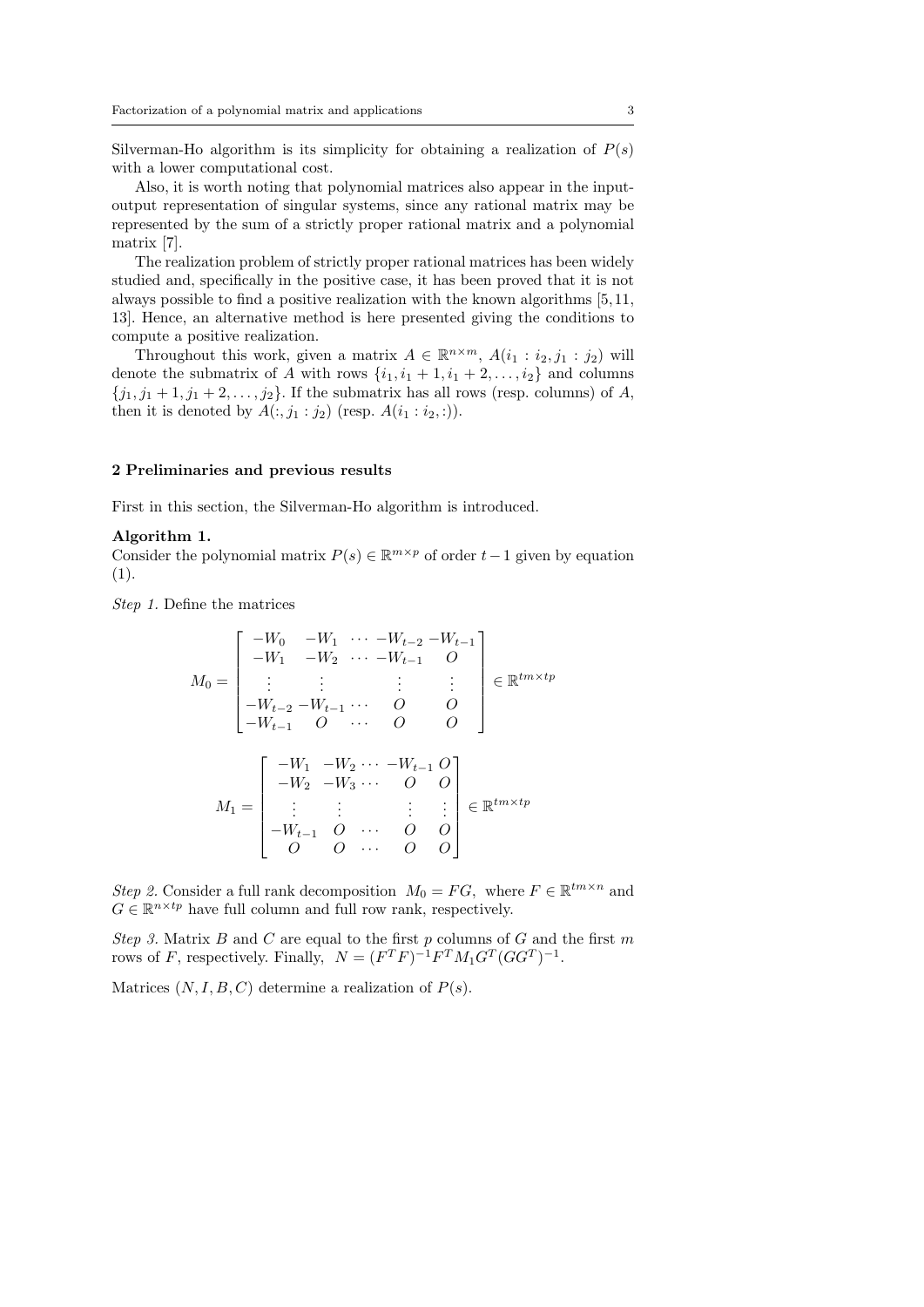Now, a procedure to obtain a full rank factorization  $\overline{G}\overline{U}$  of certain singular block upper triangular matrix is presented, in such a way that  $\bar{U}$  has the structure given by (2).

## **Procedure 1.**

Consider the following block upper triangular matrix

$$
M = \begin{bmatrix} M_{11} M_{12} \cdots M_{1t-1} M_{1t} \\ O & M_{11} \cdots M_{1t-2} M_{1t-1} \\ \vdots & \vdots & \vdots \\ O & O & \cdots M_{11} M_{12} \\ O & O & \cdots O & M_{11} \end{bmatrix} \in \mathbb{R}^{tm \times tp}
$$

with rank $(M) = q$ .

- *Step 1.* Obtain *R*, the reduced echelon form of *M*.
- *Step 2.* Obtain the full rank factorization  $M = GU$  such that *G* is the matrix formed by the linearly independent columns of *M* and *G* is the matrix formed by the nonzero rows of *R*. If *U* has the shape of (2), then  $\overline{G} = G$ ,  $\overline{U} = U$  and  $P = I$ . Otherwise, go to the following step.
- *Step 3.* Find a permutation matrix  $P = \text{diag}(P_1 \ P_1 \ \dots \ P_1) \in \mathbb{R}^{tp \times tp}$  such that the matrix *UP* has the leading 1's in the first columns of each column blocks. If  $UP$  has the shape of (2), then  $MP = \overline{G}\overline{U}$ , where  $\overline{G} = G$  and  $\overline{U} = UP$ . In other case, go to the following step.
- *Step 4.* Find a permutation matrix *Z* such that  $\overline{U} = ZUP$  follows the structure (2). Then,  $MP = \overline{G}\overline{U}$ , where  $\overline{G} = GZ^T$  and  $\overline{U} = ZUP$ .

Concluding, this procedure computes the permutation matrices *P* and *Z*, and two matrices  $\bar{G}$  and  $\bar{U}$ , such that  $MP = \bar{G}\bar{U}$ , where  $\bar{G} \in \mathbb{R}^{tm \times q}$ ,  $\bar{U} \in$  $\mathbb{R}^{q \times tp}$  is an upper reduced echelon matrix with the same form than (2) and  $rank(\bar{G}) = rank(\bar{U}) = q.$ 

*Example 1* Consider the block matrix

$$
M = \begin{bmatrix} M_1 M_2 M_3 \\ 0 & M_1 M_2 \\ 0 & M_1 M_2 \end{bmatrix} = \begin{bmatrix} 0 & 1 & 2 & 1 & 2 & 6 & 1 & 2 & 3 \\ 0 & 2 & 4 & 0 & 1 & 4 & 2 & 1 & 0 \\ 0 & 1 & 2 & 1 & 0 & 2 & 1 & 0 & 2 \\ 0 & 0 & 0 & 0 & 1 & 2 & 1 & 0 & 2 \\ 0 & 0 & 0 & 0 & 1 & 2 & 1 & 0 & 2 \\ 0 & 0 & 0 & 0 & 1 & 2 & 1 & 0 & 2 \\ 0 & 0 & 0 & 0 & 0 & 0 & 1 & 2 \\ 0 & 0 & 0 & 0 & 0 & 0 & 0 & 2 & 4 \\ 0 & 0 & 0 & 0 & 0 & 0 & 0 & 1 & 2 \end{bmatrix}.
$$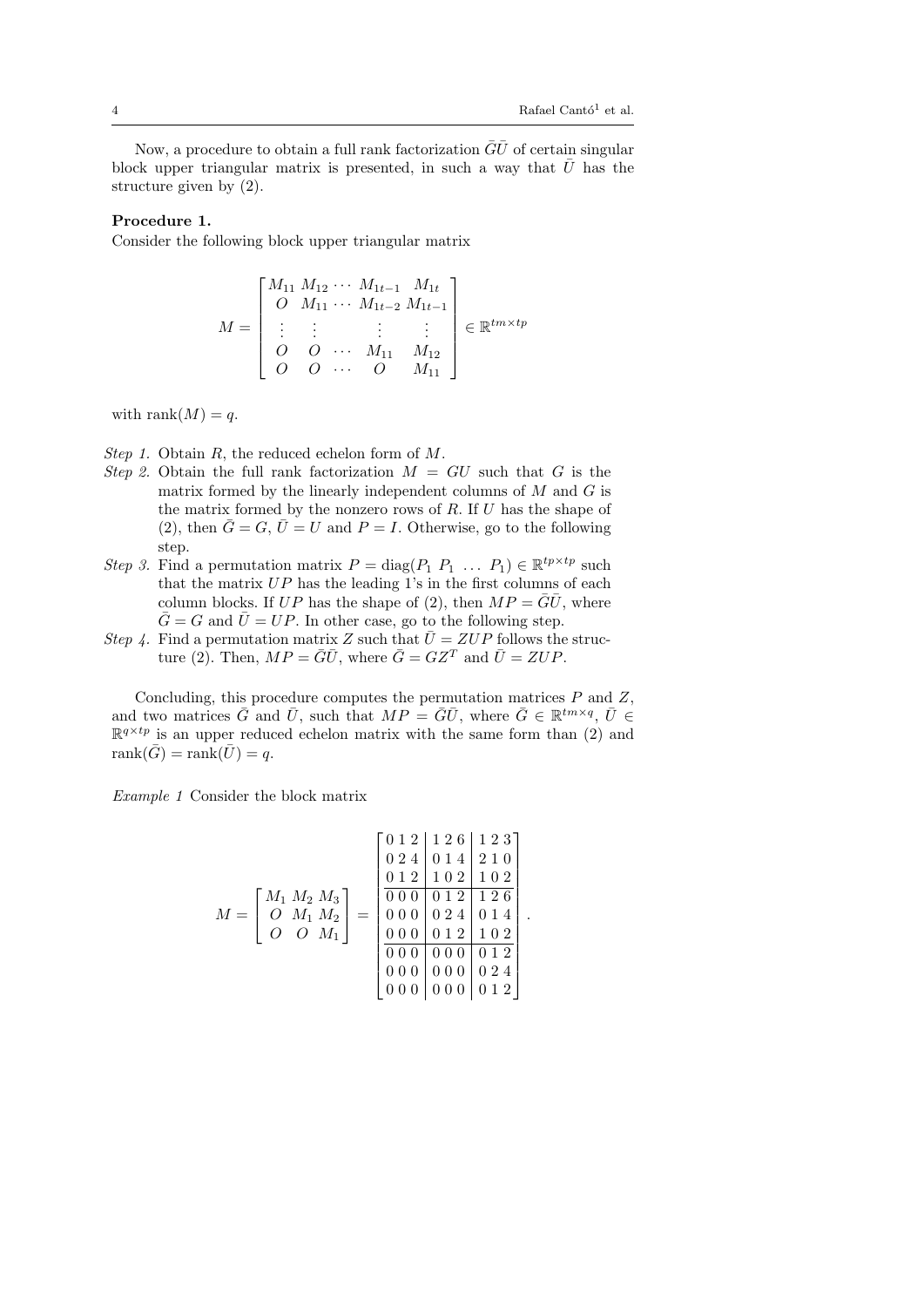Its reduced echelon form is

$$
R = \left[\begin{array}{c|c|c} 0 & 1 & 2 & 0 & 0 & 1 & 0 & 0 & 0 \\ 0 & 0 & 0 & 1 & 0 & 1 & 0 & 0 & 0 \\ 0 & 0 & 0 & 0 & 1 & 2 & 0 & 0 & 0 \\ 0 & 0 & 0 & 0 & 0 & 0 & 1 & 0 & 0 \\ 0 & 0 & 0 & 0 & 0 & 0 & 0 & 1 & 0 \\ 0 & 0 & 0 & 0 & 0 & 0 & 0 & 0 & 1 \\ 0 & 0 & 0 & 0 & 0 & 0 & 0 & 0 & 0 \\ 0 & 0 & 0 & 0 & 0 & 0 & 0 & 0 & 0 \\ 0 & 0 & 0 & 0 & 0 & 0 & 0 & 0 & 0 \end{array}\right].
$$

Therefore, the full rank factorization  $M = GU$  is given by

$$
M = \begin{bmatrix} 1 & 1 & 2 & 1 & 2 & 3 \\ 2 & 0 & 1 & 2 & 1 & 0 \\ 1 & 1 & 0 & 1 & 0 & 2 \\ 0 & 0 & 1 & 1 & 2 & 6 \\ 0 & 0 & 2 & 0 & 1 & 4 \\ 0 & 0 & 1 & 1 & 0 & 2 \\ 0 & 0 & 0 & 1 & 2 & 0 \\ 0 & 0 & 0 & 1 & 2 & 0 \\ 0 & 0 & 0 & 0 & 2 & 4 \\ 0 & 0 & 0 & 0 & 2 & 4 \end{bmatrix} \begin{bmatrix} 0 & 1 & 2 & 0 & 0 & 1 & 0 & 0 \\ 0 & 0 & 0 & 1 & 0 & 1 & 0 & 0 \\ 0 & 0 & 0 & 0 & 1 & 0 & 1 & 0 \\ 0 & 0 & 0 & 0 & 0 & 0 & 1 & 0 \\ 0 & 0 & 0 & 0 & 0 & 0 & 0 & 1 \end{bmatrix} = GU.
$$

Since *U* has not the shape of (2), we need to permute some of its columns. Consider the permutation matrix  $P = \text{diag}(P_1 \ P_1 \ P_1)$  where  $P_1 =$  $\sqrt{ }$  $\overline{\phantom{a}}$ 0 1 0 1 0 0 0 0 1 1  $\vert \cdot$ 

Then,

$$
\tilde{U} = UP = \begin{bmatrix} 1 & 0 & 2 & 0 & 0 & 1 & 0 & 0 & 0 \\ 0 & 0 & 0 & 0 & 1 & 1 & 0 & 0 & 0 \\ 0 & 0 & 0 & 1 & 0 & 2 & 0 & 0 & 0 \\ 0 & 0 & 0 & 0 & 0 & 0 & 0 & 0 & 0 \\ 0 & 0 & 0 & 0 & 0 & 0 & 1 & 0 & 0 \\ 0 & 0 & 0 & 0 & 0 & 0 & 0 & 0 & 1 \end{bmatrix}.
$$

Note that *U* still does not have the structure of (2). Let  $Z = [e_1 \ e_3 \ e_2 \ e_5 \ e_4 \ e_6]$ , being  $e_i$ ,  $i = 1, 2, \ldots, 6$ , the canonical vectors. With the matrices

$$
\bar{G}=GZ^T=\begin{bmatrix}1&2&1&2&1&3\\ 2&1&0&1&2&0\\ 1&0&1&0&1&2\\ 0&1&0&2&1&6\\ 0&2&0&1&0&4\\ 0&1&0&0&1&2\\ 0&0&0&1&0&2\\ 0&0&0&1&0&2\\ 0&0&0&1&0&2\\ 0&0&0&1&0&2\\ \end{bmatrix},\quad \bar{U}=ZUP=Z\tilde{U}=\begin{bmatrix}1&0&2&0&0&1&0&0&0\\ 0&0&0&1&0&2&0&0\\ 0&0&0&0&1&1&0&0\\ 0&0&0&0&0&0&1&0\\ 0&0&0&0&0&0&0&1\\ 0&0&0&0&0&0&0&1\\ \end{bmatrix},
$$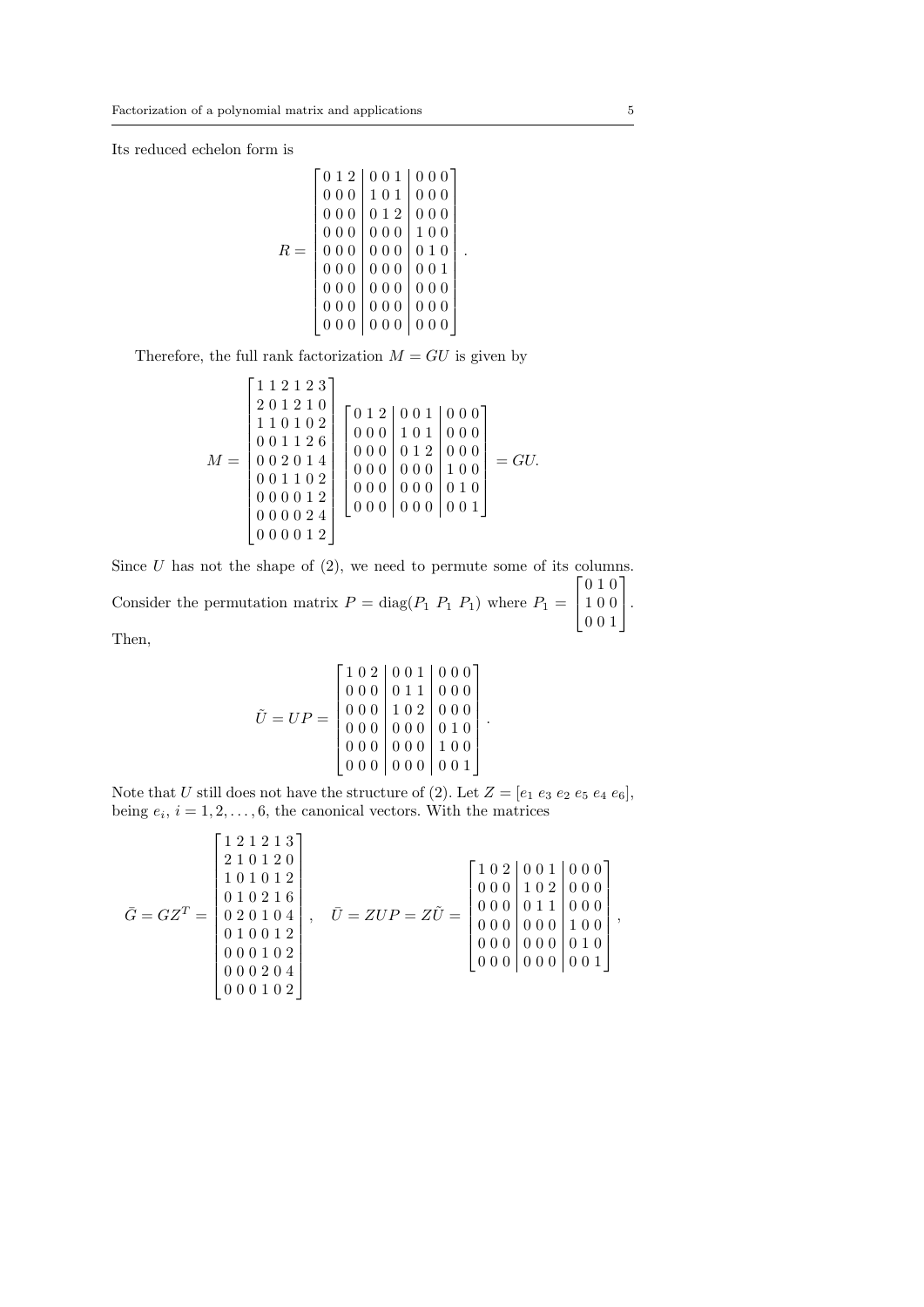we have the full rank factorization

$$
MP = (GZ^T)(ZUP) = \overline{G}\overline{U}
$$

where  $\bar{U}$  follows the structure (2).

## **3 Factorization of polynomial matrices**

Given a polynomial matrix  $P(s) \in \mathbb{R}^{m \times p}$ , in this section we present a constructive procedure to determine a realization of  $P(s)$ , namely, matrices  $N \in \mathbb{R}^{n \times n}$ ,  $B \in \mathbb{R}^{n \times p}$  and  $C \in \mathbb{R}^{m \times n}$ , such that

$$
P(s) = C(sN - I)^{-1}B = -CB - CNBs - \dots - CN^{t-1}Bs^{t-1}
$$

where *N* is a nilpotent matrix with nilpotent index equal to *t*. As mentioned in the introduction, the method presented here can be considered as an interesting improvement of the Silverman-Ho algorithm [7, pp. 63]. We can suppose, without loss of generality, that  $m \geq p$ . In other case, we can work with the polynomial transfer matrix  $P^T(s)$ , in such a way that if  $(N, I, B, C)$  is a realization of  $P(s)$ , then  $(N^T, I, C^T, B^T)$  is a realization of  $P^T(s)$ .

#### **Procedure 2.**

Let  $P(s) = W_0 + W_1 s + \ldots + W_{t-1} s^{t-1} \in \mathbb{R}^{m \times p}$  with  $W_i \in \mathbb{R}^{m \times p}$ ,  $i =$  $0, 1, \ldots, t-1$  be a polynomial matrix.

*Step 1.* Compute the block matrix *W* given by

$$
W = \begin{bmatrix} -W_{t-1} - W_{t-2} & \cdots & -W_1 & -W_0 \\ O & -W_{t-1} & \cdots & -W_2 & -W_1 \\ \vdots & \vdots & & \vdots & \vdots \\ O & O & \cdots & -W_{t-1} - W_{t-2} \\ O & O & \cdots & O & -W_{t-1} \end{bmatrix} \in \mathbb{R}^{tm \times tp}
$$

*Step 2.* Apply Procedure 1 to obtain the full rank factorization

$$
WP = \overline{G}\overline{U} = \begin{bmatrix} \overline{\tilde{G}}_1 \\ \overline{\tilde{G}}_2 \\ \vdots \\ \overline{\tilde{G}}_{t-1} \\ \overline{\tilde{G}}_t \end{bmatrix} \left[\overline{U}_1 \overline{U}_2 \cdots \overline{U}_{t-1} \overline{U}_t\right],
$$

where  $\bar{G}_i \in \mathbb{R}^{m \times n}$  and  $\bar{U}_i \in \mathbb{R}^{n \times p}$  for  $i = 1, 2, \ldots, t$ , with  $n = \text{rank}(W)$ and  $\bar{U}$  is an upper reduced echelon form with the same structure than (2).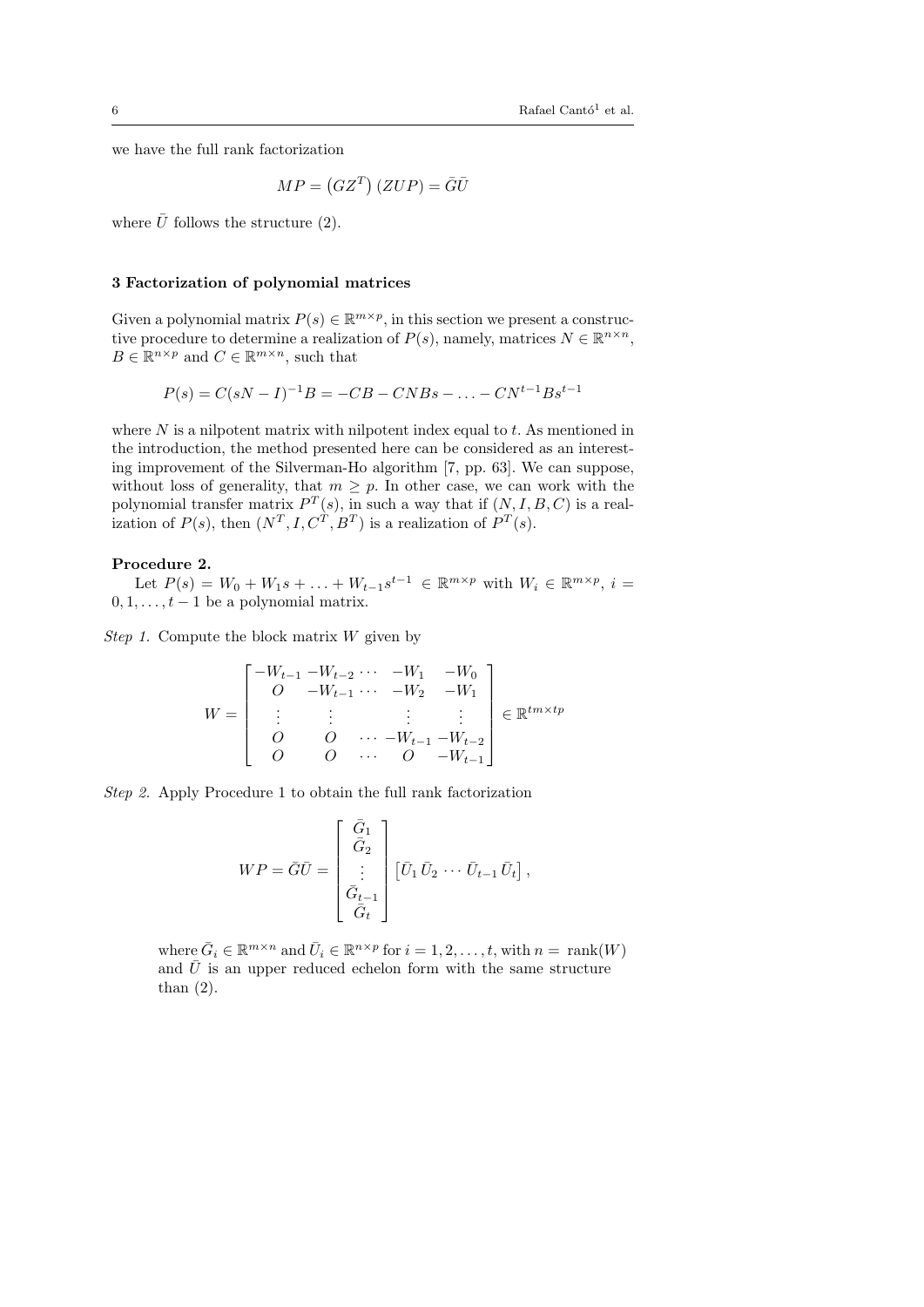## *Step 3.* Define

$$
B = \bar{U}(:, (t-1)p + 1 : tp), \quad C = \bar{G}(1 : m,:)
$$
  
\n
$$
q_{t-1} = \text{rank}(\bar{U}(:, 1 : p))
$$
  
\n
$$
q_{t-i} = \text{rank}(\bar{U}(:, 1 : ip)) - \text{rank}(\bar{U}(:, 1 : (i-1)p)), \text{ for } i = 2, 3, ..., t.
$$
  
\n
$$
N = [O_{n \times q_{t-1}} \bar{U}(:, 1 : q_{t-2}) \bar{U}(:, p+1 : p+q_{t-3}) ...
$$
  
\n
$$
\dots \bar{U}(:, (t-2)p + 1 : (t-2)p + q_0)]
$$

*Step 4.* - If  $P = I$  then,  $(N, I, B, C)$  constitutes a minimal realization of *P*(*s*). - If  $P = \text{diag}(P_1 \ P_1 \ \ldots \ P_1)$  then,  $(N, I, BP_1^T, C)$  constitutes a minimal realization of *P*(*s*).

*Remark 1* It bears noting that:

1. The subindexes  $q_{t-i}$ ,  $i = 1, 2, \ldots, t$ , are directly obtained from the number of leading 1's of the corresponding blocks of  $\overline{U}$ . Hence, if  $\overline{U} \in \mathbb{R}^{n \times pt}$  is the matrix

$$
\bar{U} = \begin{bmatrix} I_{q_{t-1}} & \bar{U}^{(1,1)} & O & \bar{U}^{(2,1)} & \cdots & O & \bar{U}^{(t-1,1)} & O & \bar{U}^{(t,1)} \\ O & O & O & I_{q_{t-2}} & \bar{U}^{(2,2)} & \cdots & O & \bar{U}^{(t-1,2)} & O & \bar{U}^{(t,2)} \\ O & O & O & O & \cdots & O & \bar{U}^{(t-1,3)} & O & \bar{U}^{(t,3)} \\ \vdots & \vdots & \vdots & \vdots & \ddots & \vdots & \vdots & \vdots & \vdots \\ O & O & O & O & \cdots & O & I_{q_1} & \bar{U}^{(t-1,t-1)} & O & \bar{U}^{(t,t-1)} \\ O & O & O & O & \cdots & O & O & I_{q_0} & \bar{U}^{(t,t)} \end{bmatrix}.
$$

 $\overline{G}$  is given from the *n* linearly independent columns of *W*, which are  $q_{t-1}$ from the first column block,  $q_{t-2}$  from the second column block, and so on until the last  $q_0$  linearly independent columns from the last column block of *W*. Note that  $q_{t-1} + q_{t-2} + \cdots + q_0 = n$ . Consequently, we only need to save the column indexes of  $\bar{U}$  with leading 1's.

2. By construction *N* is nilpotent, with nilpotent index equal to *t*.

**Proposition 1** *The matrices N, I, B and C given by Procedure 2 constitute a minimal realization of the polynomial transfer matrix*  $P(s) = W_0 + W_1 s +$  $... + W_{t-1} s^{t-1}$ , where  $W_i \in \mathbb{R}^{m \times p}$ ,  $i = 0, 1, ..., t-1$ .

*Proof* First suppose that  $P = I$ . Then, from the structure of matrices *B*, *C* and *N*, these equations are satisfied:

$$
CB = -W_0, \quad CN^iB = -W_i \quad i = 1, 2, \dots, t - 1.
$$

Hence  $(N, I, B, C)$  is a realization of  $P(s)$  and it will be minimal if the corresponding system is controllable and observable [7]. A system is controllable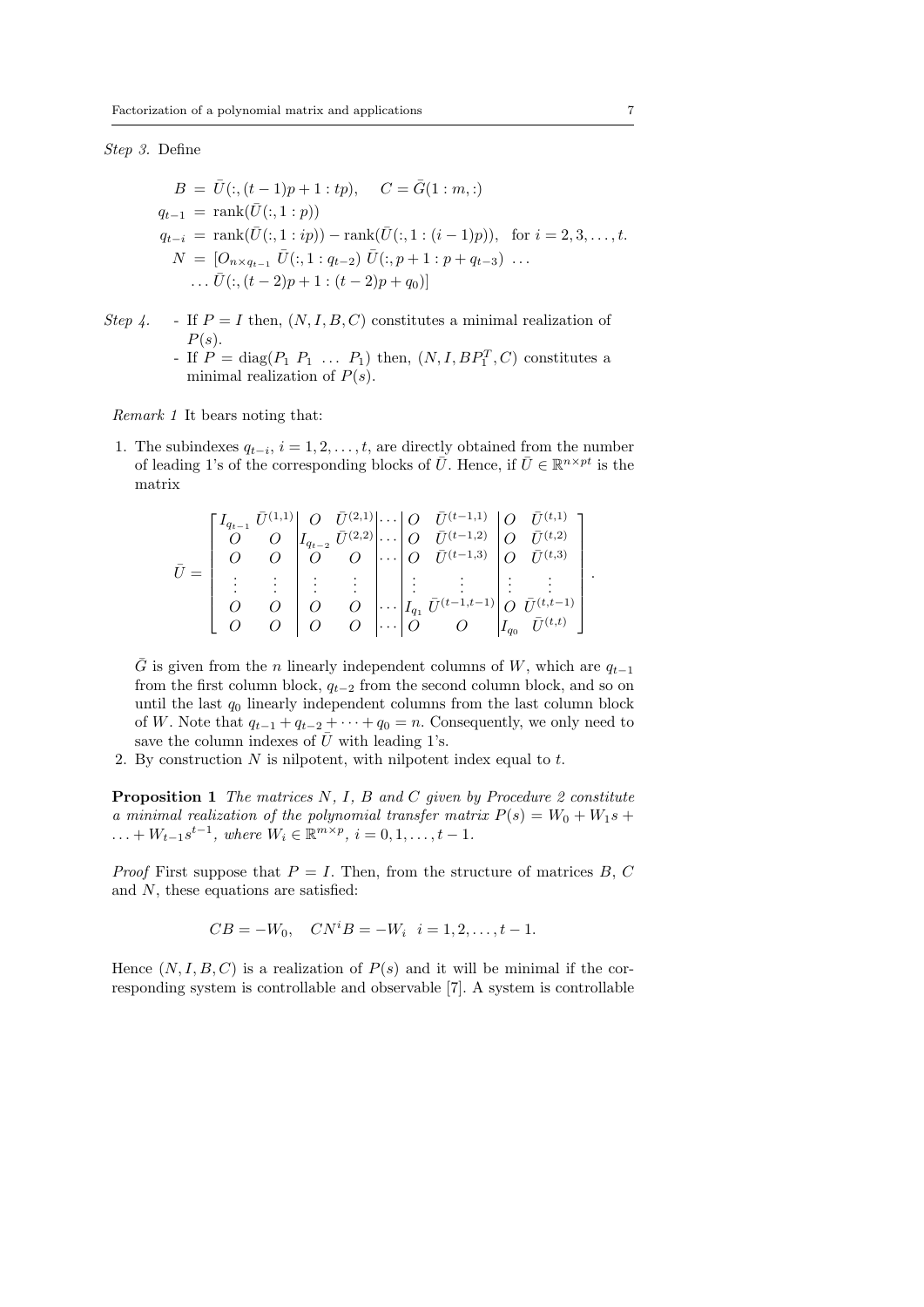if the rank of its controllability matrix is equal to the dimension *n* of the realization. For  $i = 1, 2, \ldots, t - 1$  we have

$$
N^{i}B = \begin{bmatrix} O & \bar{U}^{(t-i,1)}(:,1:q_{i-1}-q_{i}) & \star \\ O & \bar{U}^{(t-i,2)}(:,1:q_{i-1}-q_{i}) & \star \\ \vdots & \vdots & \vdots & \vdots \\ I_{q_{i}} & \bar{U}^{(t-i,t-i)}(:,1:q_{i-1}-q_{i}) & \star \\ O & O & O & O \end{bmatrix},
$$

$$
N^{i}B = \begin{bmatrix} \star \\ I_{q_{i}} & \bar{U}^{(t-i,t-i)}(:,1:q_{i-1}-q_{i}) & \star \\ O & O & O & O \end{bmatrix},
$$

where the partition by rows is given by  $q_{t-1}, q_{t-2}, \ldots, q_i, q_{i-1}, \ldots, q_0$ . Then

rank([B NB N<sup>2</sup>B ... N<sup>t-1</sup>B]) = 
$$
q_0 + q_1 + q_2 + \cdots + q_{t-2} + q_{t-1}
$$
  
= rank( $\overline{U}$ ) = n.

Therefore, the system given by  $(N, I, B, C)$  is controllable.

On the other hand, a system is observable if the rank of its observability matrix  $\mathcal O$  is also equal to  $\tilde n$ . Since

$$
\mathcal{O} = \begin{bmatrix} C \\ CN \\ CN^2 \\ \vdots \\ CN^{t-2} \\ CN^{t-1} \end{bmatrix}
$$

and

$$
CN^{i} = \begin{bmatrix} O_{n \times q_{t-1}} \\ \vdots \\ O_{n \times q_{t-i}} \\ \bar{G}_{1}(:,1:q_{t-1}) \\ \star \\ \bar{G}_{1}(:,q_{t-1}+1:q_{t-1}+q_{t-2}) \\ \star \\ \vdots \\ \bar{G}_{1}(:,\sum_{j=1}^{t-i+1} q_{t-i}+1:\sum_{j=1}^{t-i} q_{t-j}) \end{bmatrix}^{T}
$$

rank $(\mathcal{O}) = n$ , and the system given by  $(N, I, B, C)$  is observable. Consequently, this realization is minimal.

Now, suppose that  $P = \text{diag}(P_1 \ P_1 \ \ldots \ P_1)$  and consider the transfer matrix

$$
\bar{P}(s) = P(s)P_1 = (W_0P_1) + (W_1P_1)s + \dots + (W_{t-1}P_1)s^{t-1}
$$
  
=  $\bar{W}_0 + \bar{W}_1s + \dots + \bar{W}_{t-1}s^{t-1}$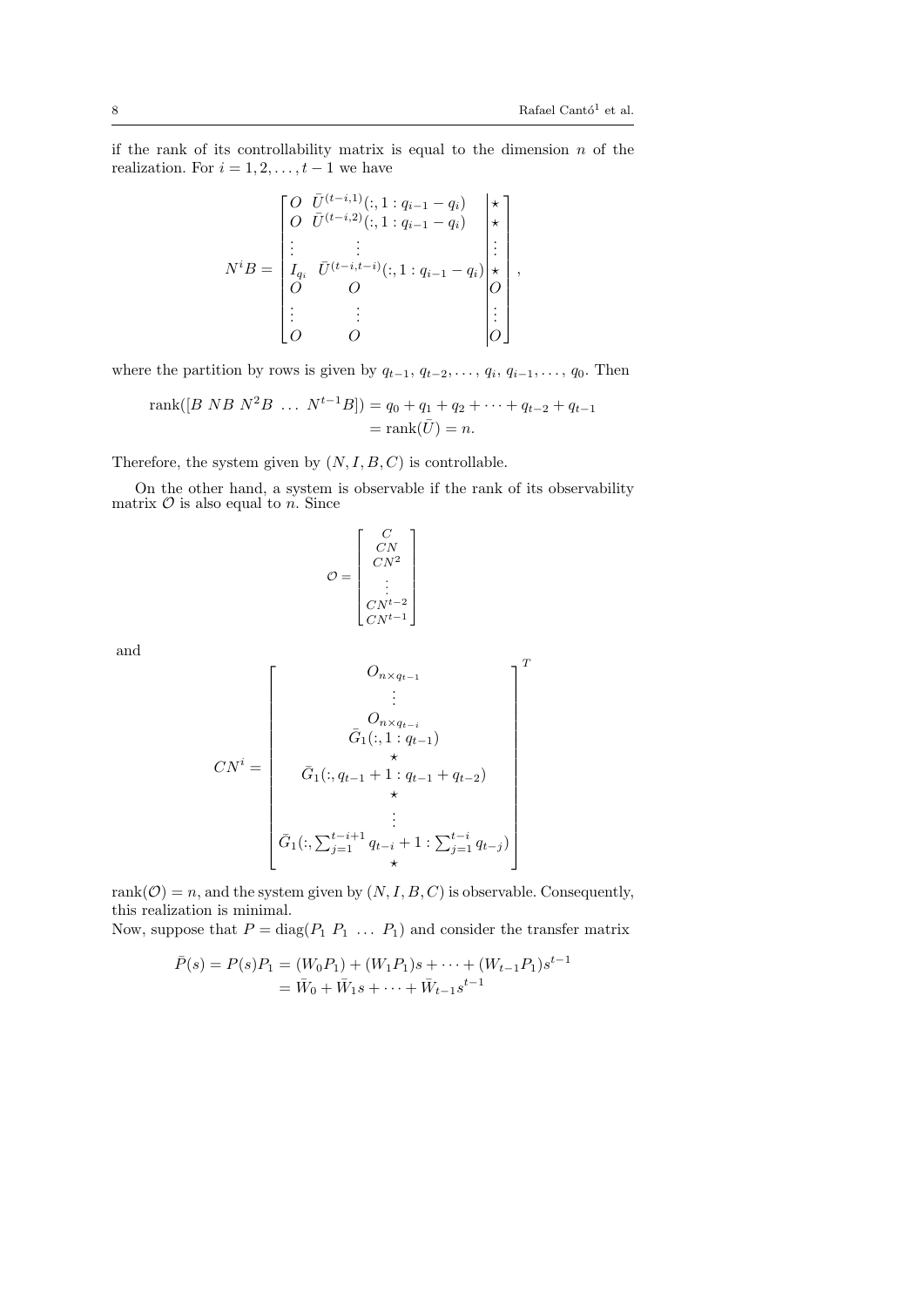and the block matrix  $\bar{W} = WP$ . Applying Procedure 2 we have the full rank factorization

$$
\bar{W}\bar{P}=\bar{G}\bar{U}
$$

where  $\bar{P} = I$  and  $\bar{U}$  has the structure given by (2). From this factorization we obtain matrices  $(N, I_n, B, C)$ , which compose a minimal realization of the polynomial matrix  $\overline{P}(s)$ , as just demonstrated. As, for  $i = 0, 1, \ldots, t - 1$ , it is verifies

$$
CN^{i}B = -\bar{W}_{i} = -W_{i}P_{1} \implies CN^{i}BP_{1}^{T} = -W_{i}
$$

then  $(N, I_n, BP_1^T, C)$  is a minimal realization of  $P(s)$ .

*Remark 2* It is worth noting that if the complete quasi-Gauss elimination process is used to obtain the initial full rank factorization, it is possible for illconditioned matrices to have a range greater than it should have. In this case a minimal realization is not obtained, since  $\overline{U}$  will have more leading 1's than it really should have, overestimating some of the parameters *q<sup>i</sup>* . As *B* and *N* are directly obtained from  $\bar{U}$ , the corresponded realization will be controllable by construction but, an overestimated parameter  $q_i$  implies that some of the linear dependent columns of *W* are being selected for computing  $\bar{G}$  and hence *C*, implying that this realization will not be observable.

Let us look at an example where the matrices of coefficients of the polynomial transfer matrix  $P(s)$  are obtained from Hilbert matrices. Remind that, in linear algebra, a Hilbert matrix is a square matrix with entries being the unit fractions

$$
H_{ij} = \frac{1}{i+j-1}.
$$

The Hilbert matrices are canonical examples of ill-conditioned matrices, being notoriously difficult to use in numerical computation. Therefore, the following purely academic example has the purpose to just highlight the previous remark.

*Example 2* Consider the polynomial matrix  $P(s) = W_0 + W_1 s + W_2 s^2$ , with

$$
W_0 = -(\text{hilb}(15) - 0.1 \cdot \text{ones}(15, 15) + 0.2 \cdot I_{15})
$$
  
\n
$$
W_1 = -(\text{hilb}(15) + 0.2 \cdot \text{ones}(15, 15) - 0.1 \cdot I_{15})
$$
  
\n
$$
W_2 = -\text{hilb}(15)
$$

where hilb(*n*) denotes the  $n \times n$  Hilbert matrix, ones(*m, n*) is the  $m \times n$  matrix with all entries equal to one and  $I_n$  is the identity matrix. Following Procedure 2, we compute the  $45 \times 45$  matrix *W*. The rank of this matrix is 36 but its reduced row echelon form *R* obtained by the corresponding MATLAB function [14] has 42 leading 1's. Hence,  $rank(R)=42$  and consequently the realization will not be minimal. In fact, by applying Procedure 1,  $W = GU$  with

$$
G = [W(:, 1: 11) W(:, 13) W(:, 16: 45)] \in \mathbb{R}^{45 \times 42}
$$
  
\n
$$
U = \begin{bmatrix} I_{11} & V_1 & O_{11 \times 1} & V_2 & V_3 & O_{11 \times 15} & O_{11 \times 15} \\ O_{1 \times 11} & 0 & 1 & \star & \star & O_{1 \times 15} & O_{1 \times 15} \\ O_{15 \times 11} & O_{15 \times 1} & O_{15 \times 1} & O_{15 \times 1} & O_{15 \times 1} & I_{15} & O_{15 \times 15} \\ O_{15 \times 11} & O_{15 \times 1} & O_{15 \times 1} & O_{15 \times 1} & O_{15 \times 1} & O_{15 \times 15} & I_{15} \end{bmatrix} \in \mathbb{R}^{42 \times 45}
$$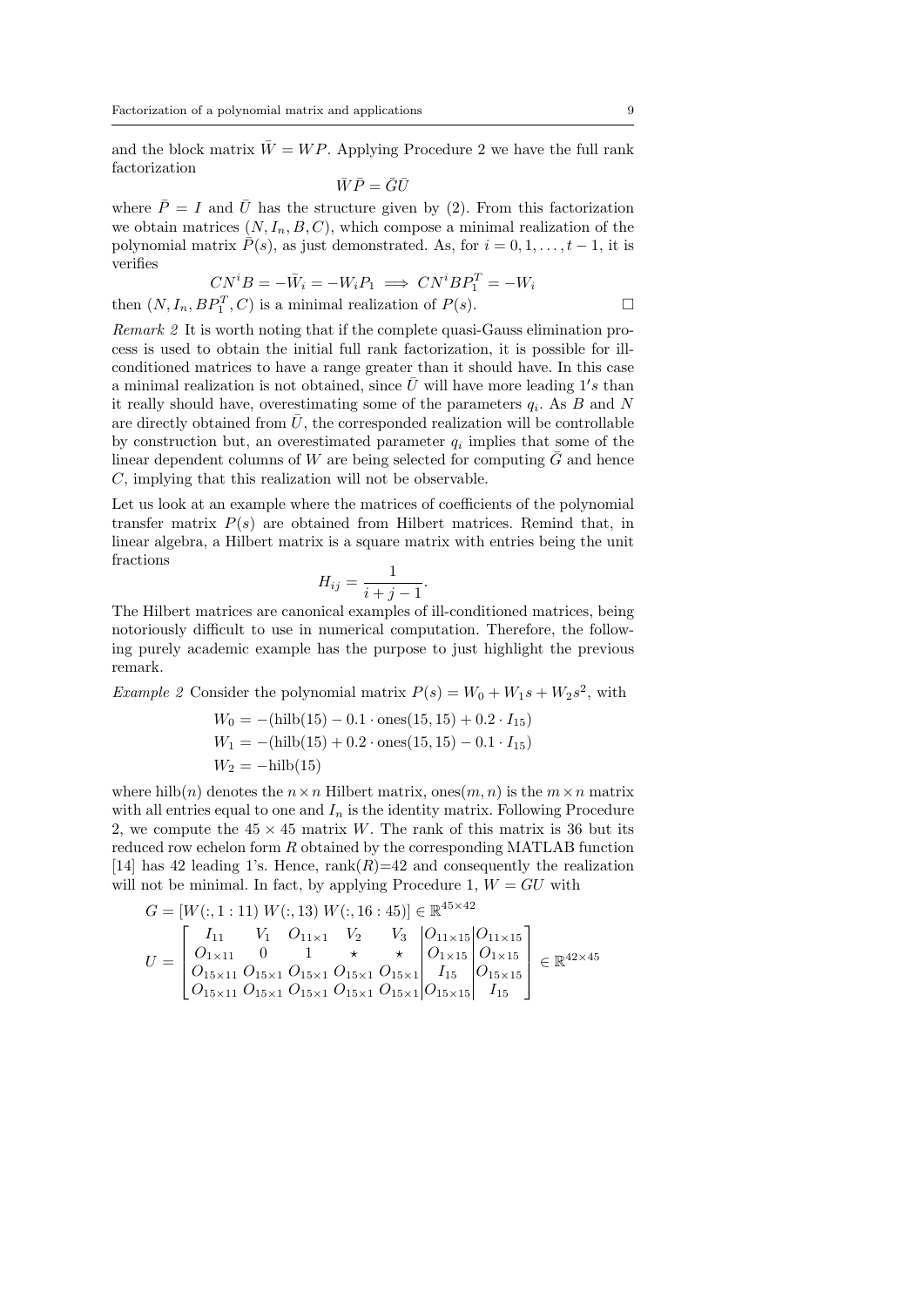where  $V_i \in \mathbb{R}^{11 \times 1}$ ,  $i = 1, 2, 3$ , and the stars mean nonzero entries.

But  $U$  has not the structure given by  $(2)$ . We need to permute the columns twelve and thirteen by means of the permutation matrix  $P = \text{diag}(P_1 \, P_1 \, P_1)$ where  $P_1 = [e_1 \, e_2 \, \ldots \, e_{11} \, e_{13} \, e_{12} \, e_{14} \, e_{15}]$  and then, the rows twenty four and twenty five and the rows thirty-nine and forty premultiplying by  $Z =$  $[e_1 \ e_2 \ \ldots \ e_{23} \ e_{25} \ e_{24} \ e_{26} \ \ldots \ e_{38} \ e_{40} \ e_{39} \ e_{41} \ e_{42}]$ . Hence, we calculate matrices  $\overline{G} = GZ^T$  and

$$
\bar{U} = ZUP = \begin{bmatrix} I_{11} & O_{11\times1} & V_1 & V_2 & V_3 & O_{11\times15} & O_{11\times15} \\ O_{1\times11} & 1 & 0 & \star & \star & O_{1\times15} & O_{1\times15} \\ O_{15\times11} & O_{15\times1} & O_{15\times1} & O_{15\times1} & O_{15\times1} & I_{15} & O_{15\times15} \\ O_{15\times11} & O_{15\times1} & O_{15\times1} & O_{15\times1} & O_{15\times1} & O_{15\times15} & I_{15} \end{bmatrix},
$$

such that  $WP = \overline{G}\overline{U}$ . Now, by Procedure 2, we compute the realization  $(N, I, B, C)$  with

$$
B = \begin{bmatrix} O_{11 \times 15} \\ O_{1 \times 15} \\ O_{15 \times 15} \\ I_{15} \end{bmatrix} \cdot P_1^T
$$
  
\n
$$
C = \bar{G}(1:15,:)
$$
  
\n
$$
N = \begin{bmatrix} O_{11 \times 12} & I_{11} & O_{11 \times 1} & V_1 & V_2 & V_3 & O_{11 \times 15} \\ O_{1 \times 12} & O_{1 \times 11} & 1 & 0 & \star & \star & O_{1 \times 15} \\ O_{15 \times 12} & O_{15 \times 11} & O_{15 \times 1} & O_{15 \times 1} & O_{15 \times 1} & O_{15 \times 1} & I_{15} \\ O_{15 \times 12} & O_{15 \times 11} & O_{15 \times 1} & O_{15 \times 1} & O_{15 \times 1} & O_{15 \times 1} & O_{15 \times 15} \end{bmatrix}.
$$

This realization represents a system whose controllability matrix has rank 42 but its observability matrix has rank 36. Therefore, this system is controllable but not observable. Thus, the realization is not minimal.

However, note that this fact, despite being important from a numerical point of view, it is irrelevant if we consider the implementation objectives. Indeed, it is intended to be applied to solve two classical problems in control theory: the model reduction problem in singular systems and the positive realization problem in linear control systems, being impossible for both of them to reach the minimum structure. Nevertheless, reducing the number of system variables or to obtaining a positive realization can lead to a significant improvement and reduction in the number of calculations.

Finally, taking into account the following nilpotent matrix of nilpotent index *t*:  $\mathsf{r}$  $\sim$   $\overline{ }$ 

$$
J_{t,\alpha} = \begin{bmatrix} O & O & \dots & O & O \\ I_{\alpha} & O & \dots & O & O \\ O & I_{\alpha} & \dots & O & O \\ \vdots & \vdots & & \vdots & \vdots \\ O & O & \dots & I_{\alpha} & O \end{bmatrix} \in \mathbb{R}^{t\alpha \times t\alpha}
$$

from Procedure 2, the next result can be deduced.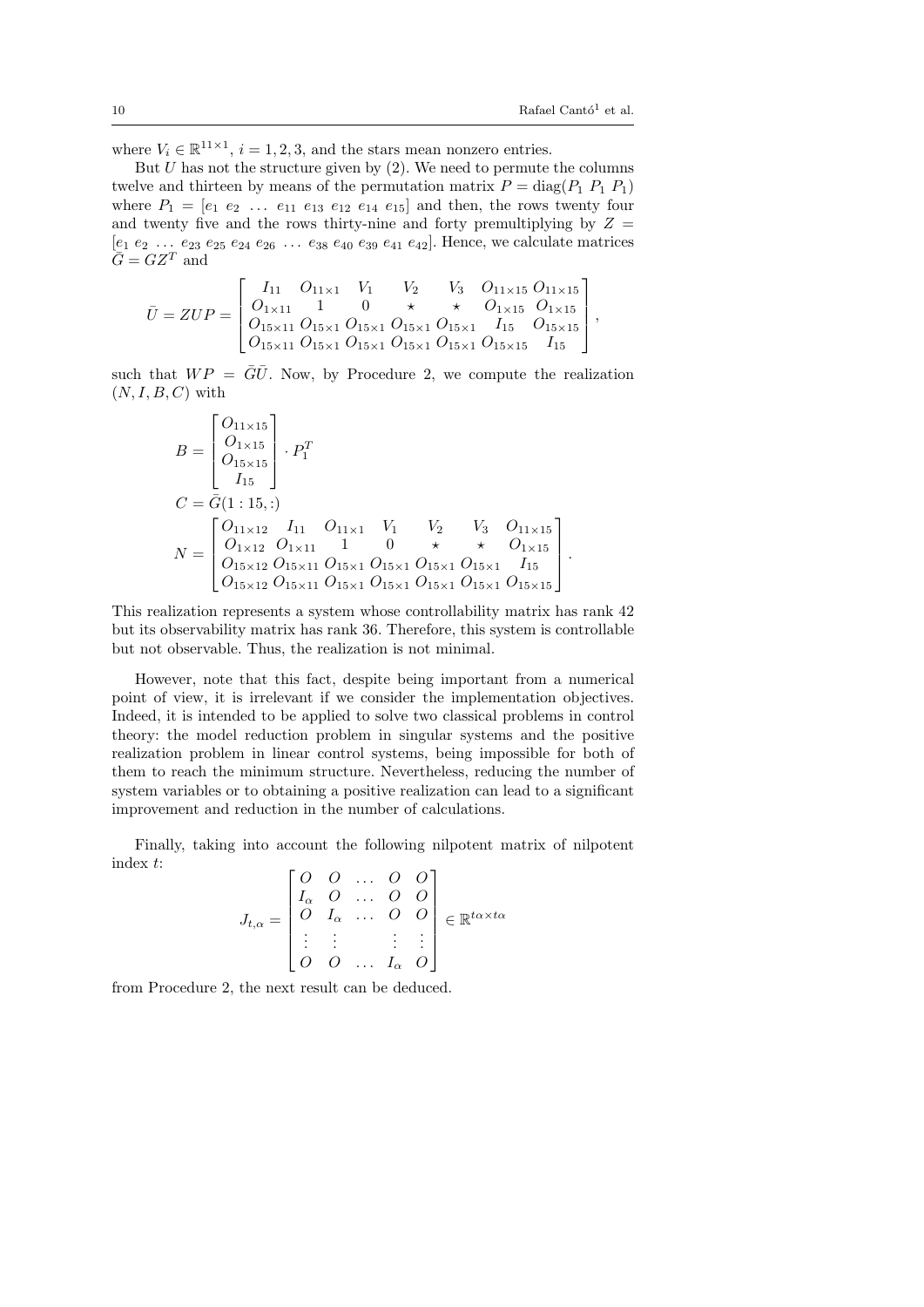**Proposition 2** *Consider*  $P(s) = W_0 + W_1 s + \cdots + W_{t-1} s^{t-1} \in \mathbb{R}^{m \times p}(s)$ *.* 

*(1) If rank*(*Wt−*1) = *p then a minimal realization* (*N, Itp, B, C*) *of P*(*s*) *with a nilpotent matrix*  $N \in \mathbb{R}^{tp \times tp}$ ,  $B \in \mathbb{R}^{tp \times p}$  and  $C \in \mathbb{R}^{m \times tp}$  is given by

$$
N = J_{t,p}, \quad B = \begin{bmatrix} I_p \\ O \\ \vdots \\ O \end{bmatrix} \quad and \quad C = [-W_0 - W_1 \cdots - W_{t-2} - W_{t-1}].
$$

*(2) If rank*(*Wt−*1) = *m then a minimal realization* (*N, Itm, B, C*) *of P*(*s*) *with a nilpotent matrix*  $N \in \mathbb{R}^{tm \times tm}$ ,  $B \in \mathbb{R}^{tm \times p}$  and  $C \in \mathbb{R}^{m \times tm}$  is given by

$$
N = J_{t,m}^T, \quad B = \begin{bmatrix} -W_0 \\ -W_1 \\ \vdots \\ -W_{t-2} \\ -W_{t-1} \end{bmatrix} \quad and \quad C = [I_m \ O \ \cdots \ O \ O].
$$

*Example 3* Consider the polynomial matrix

$$
P(s) = -\begin{bmatrix} s+1 & s^2+2s+2 & 2s^2+6s+3\\ 2 & 2s^2+s+1 & 4s^2+4s\\ s+1 & s^2 & 2s^2+2s+2 \end{bmatrix} =
$$
  
= 
$$
-\begin{bmatrix} 1 & 2 & 3\\ 2 & 1 & 0\\ 1 & 0 & 2 \end{bmatrix} - \begin{bmatrix} 1 & 2 & 6\\ 0 & 1 & 4\\ 1 & 0 & 2 \end{bmatrix} s - \begin{bmatrix} 0 & 1 & 2\\ 0 & 2 & 4\\ 0 & 1 & 2 \end{bmatrix} s^2 =
$$
  
=  $W_0 + W_1 s + W_2 s^2.$ 

To compute a minimal realization of  $P(s)$  we define the matrix

$$
W = \begin{bmatrix} W_2 & W_1 & W_0 \\ O & W_2 & W_1 \\ O & O & W_2 \end{bmatrix}, \text{ with } m = p = t = 3.
$$

Note that *W* is the matrix *M* of Example 1. Then, by using matrices

$$
P = \text{diag}(P_1 \ P_1 \ P_1), \quad \text{with} \quad P_1 = \begin{bmatrix} 0 & 1 & 0 \\ 1 & 0 & 0 \\ 0 & 0 & 1 \end{bmatrix} \text{ and}
$$

$$
Z = [e_1 \ e_3 \ e_2 \ e_5 \ e_4 \ e_6],
$$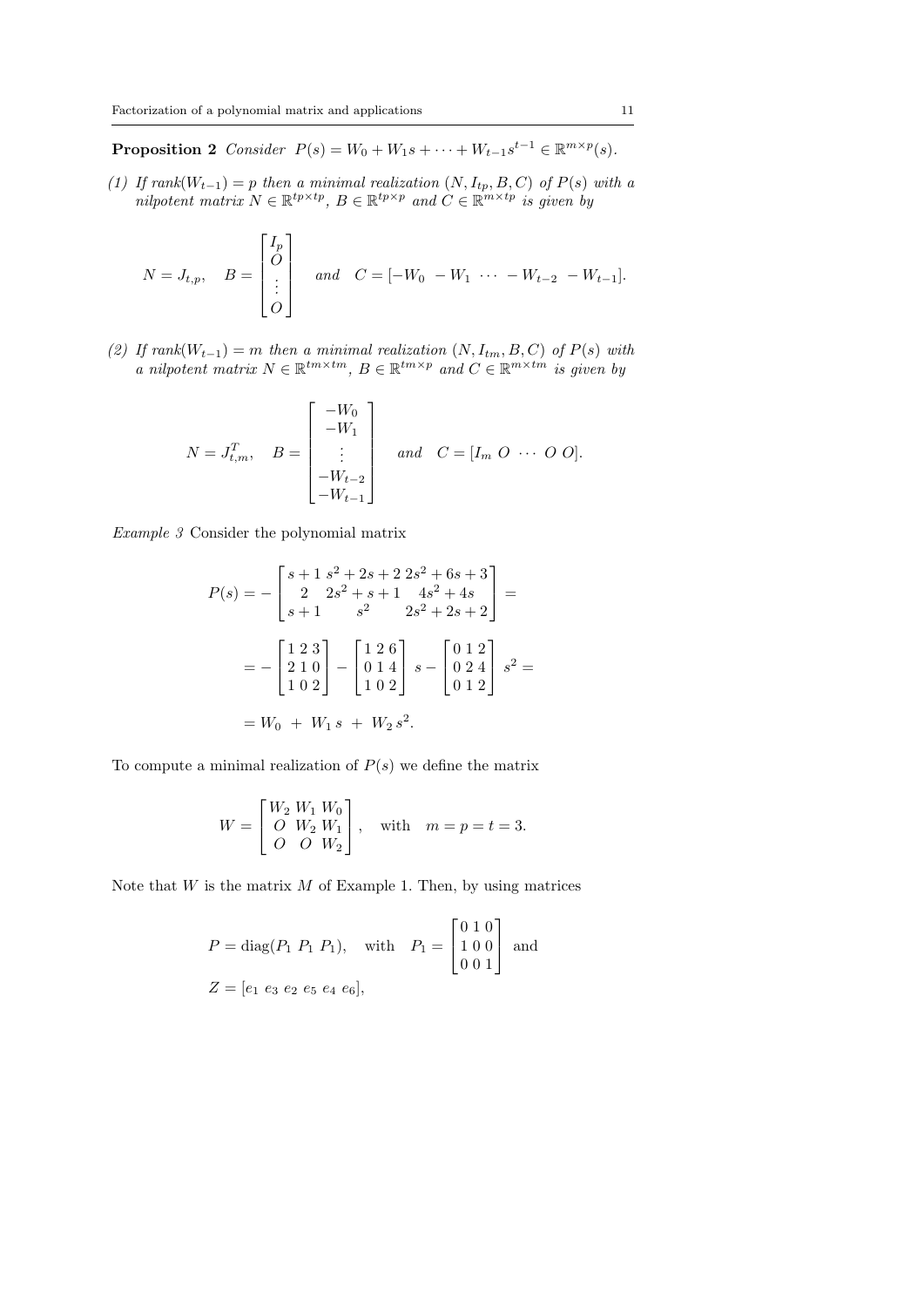we obtain the full rank factorization of *W P*,

$$
WP = \begin{bmatrix} 1 & 2 & 1 & 2 & 1 & 3 \\ 2 & 1 & 0 & 1 & 2 & 0 \\ 1 & 0 & 1 & 0 & 1 & 2 \\ 0 & 1 & 0 & 2 & 1 & 6 \\ 0 & 2 & 0 & 1 & 0 & 4 \\ 0 & 1 & 0 & 0 & 1 & 2 \\ 0 & 0 & 0 & 1 & 0 & 2 \\ 0 & 0 & 0 & 1 & 0 & 2 \\ 0 & 0 & 0 & 1 & 0 & 2 \\ 0 & 0 & 0 & 2 & 0 & 4 \\ 0 & 0 & 0 & 1 & 0 & 0 \end{bmatrix} \begin{bmatrix} 1 & 0 & 2 & 0 & 0 & 1 \\ 0 & 0 & 0 & 1 & 0 & 0 & 0 \\ 0 & 0 & 0 & 0 & 1 & 1 & 0 \\ 0 & 0 & 0 & 0 & 0 & 1 & 0 \\ 0 & 0 & 0 & 0 & 0 & 0 & 1 \\ 0 & 0 & 0 & 0 & 0 & 0 & 1 \end{bmatrix} = \bar{G}\bar{U}.
$$

Consequently, by Procedure 2

$$
B = \begin{bmatrix} Q_{3\times3} \\ I_{3\times3} \end{bmatrix}, \quad C = \begin{bmatrix} 1 & 2 & 1 & 2 & 1 & 3 \\ 2 & 1 & 0 & 1 & 2 & 0 \\ 1 & 0 & 1 & 0 & 1 & 2 \end{bmatrix}, \quad N = \begin{bmatrix} 0 & 1 & 0 & 0 & 0 & 1 \\ 0 & 0 & 0 & 1 & 0 & 2 \\ 0 & 0 & 0 & 0 & 1 & 1 \\ 0 & 0 & 0 & 0 & 0 & 0 \\ 0 & 0 & 0 & 0 & 0 & 0 \\ 0 & 0 & 0 & 0 & 0 & 0 \end{bmatrix},
$$

and  $(N, I, BP_1^T, C)$  is a minimal realization of the polynomial matrix  $P(s)$ .

# **4 Application to Singular Systems**

Singular systems have been one of the principal research topics in control theory for the last 50 years by their applications in many different areas such as the Leontief dynamic model, computer network, electrical, mechanical or communication systems and even, in biological systems. They are also called as descriptor systems, differential-algebraic systems or generalized state-space systems in the literature [3, 17].

A singular system can be represented by the next space-state model

$$
\begin{cases}\nE\dot{x}(t) = Ax(t) + Bu(t) \\
y(t) = Cx(t)\n\end{cases} \tag{3}
$$

where  $\dot{x}(t) = \frac{dx(t)}{dt}$ , *t* is the time,  $x(t) \in \mathbb{R}^n$  is the vector of internal variables,  $u(t) \in \mathbb{R}^p$  is the vector of control inputs and  $y(t) \in \mathbb{R}^m$  is the vector of outputs and  $E \in \mathbb{R}^{n \times n}$  is a singular matrix. If  $E = I_n$  the identity matrix, we have a *standard* system.

But singular systems can also be defined by an input-output model given by a rational matrix  $G(s)$ . Both models are interchangeable. The matrices  $E, A \in \mathbb{R}^{n \times n}, B \in \mathbb{R}^{n \times p}$  and  $C \in \mathbb{R}^{m \times n}$  such that

$$
G(s) = C\left(sE - A\right)^{-1}B
$$

constitute a *realization* of  $G(s)$ , which is denote by  $(E, A, B, C)$ . The size of *A* is called the *dimension* of the realization that is *minimal* if it has minimum dimension.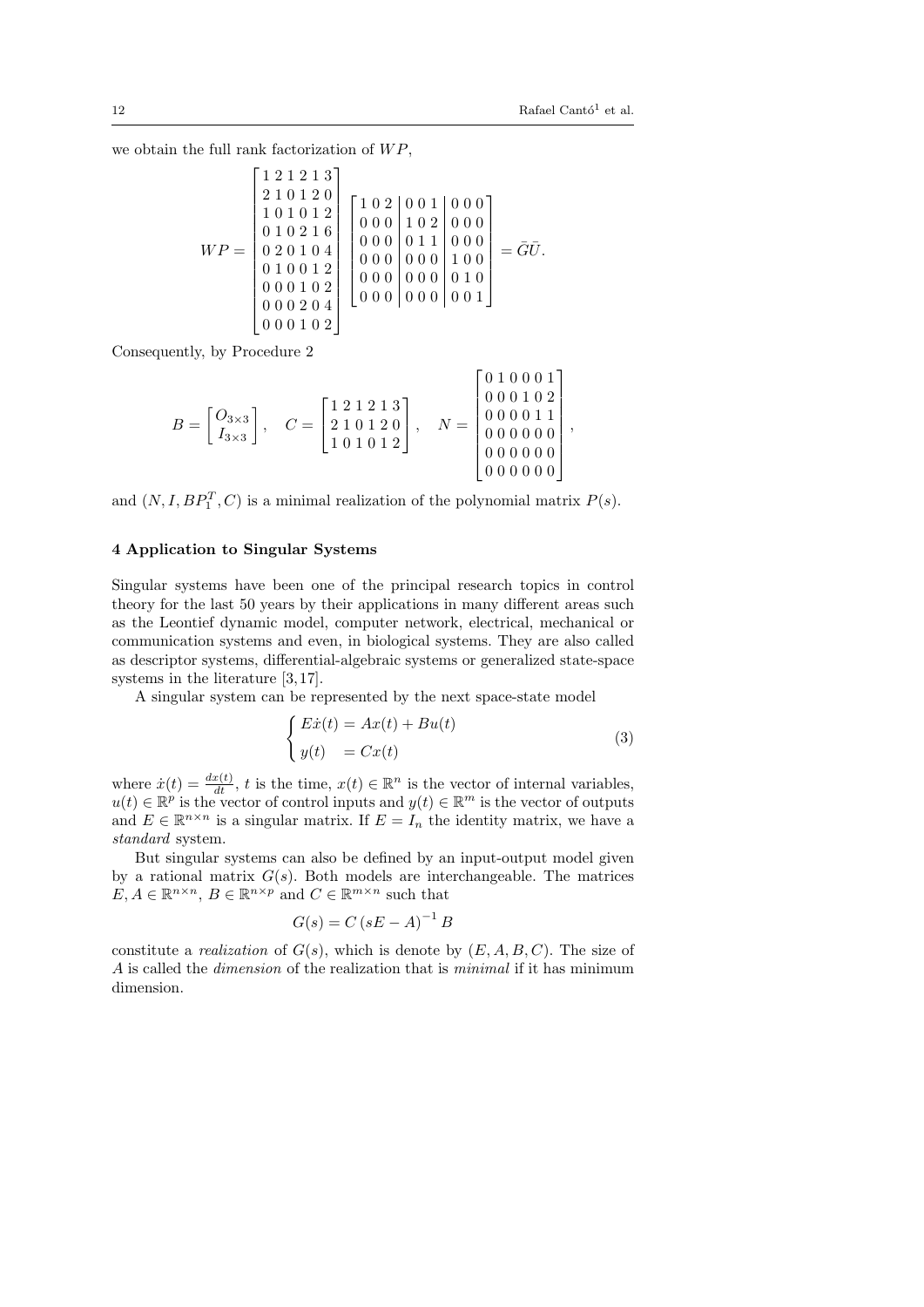**Theorem 1** *[7, pp 60]* Any  $m \times p$  *rational matrix*  $G(s)$  *may be represented as*  $G(s) = H(s) + P(s)$  *where*  $H(s)$  *is a strictly proper rational matrix and*  $P(s)$ *is a polynomial matrix.*

Theorem 1 implies that system (3) is equivalent to the canonical forwardbackward form given by

$$
\begin{cases} \bar{E}\dot{\bar{x}}(t) = \bar{A}\bar{x}(t) + \bar{B}\bar{u}(t) \\ \bar{y}(t) = \bar{C}\bar{x}(t) \end{cases}
$$

with  $\bar{E} = \text{diag}(I_{n_1}, N), \bar{A} = \text{diag}(A_1, I_{n_2}), n_1 + n_2 = n$ , where  $n_1$  is the degree of polynomial det( $sE - A$ ),  $A_1 \in \mathbb{R}^{n_1 \times n_1}$  and  $N \in \mathbb{R}^{n_2 \times n_2}$  is a nilpotent matrix with index  $\dot{t}$ ;  $\bar{B} = B_1 \oplus B_2$  with  $B_1 \in \mathbb{R}^{n_1 \times p}$  and  $B_2 \in \mathbb{R}^{n_2 \times p}$ , and  $\overline{C} = C_1 \oplus C_2$  with  $C_1 \in \mathbb{R}^{m \times n_1}$  and  $C_2 \in \mathbb{R}^{m \times n_2}$ . Therefore, its transfer matrix is the sum of the strictly proper rational matrix

$$
H(s) = C_1 (sI_{n_1} - A_1)^{-1}B_1
$$

and the polynomial matrix

$$
P(s) = C_2(sN - I_{n_2})^{-1}B_2.
$$

So, Procedure 2 could be useful for singular systems. Two direct applications of this method are shown below.

#### 4.1 Model reduction

As mentioned earlier, an application of singular systems is found in the study of electrical systems. Specifically, the dynamics of an electrical system can be described in terms of the differential equations (3), which are obtained by applying Kirchoff's laws. However, the matrices *E*, *A*, *B* and *C* usually have large sizes and are quite sparse, which means that some of the corresponding equations are redundant Unfortunately, for large-scale linear systems, the determination of a minimum set of equations and, therefore, a minimum number of variables, can be computationally non-trivial.

Procedure 2 can help us with the model reduction problem, as shown in the following example.

*Example 4* Let the linear RLC circuit (a circuit with linear resistors, inductors and capacitors, see [7] for details) given by (3) where  $E = (e_{ij}) \in \mathbb{R}^{11 \times 11}$  is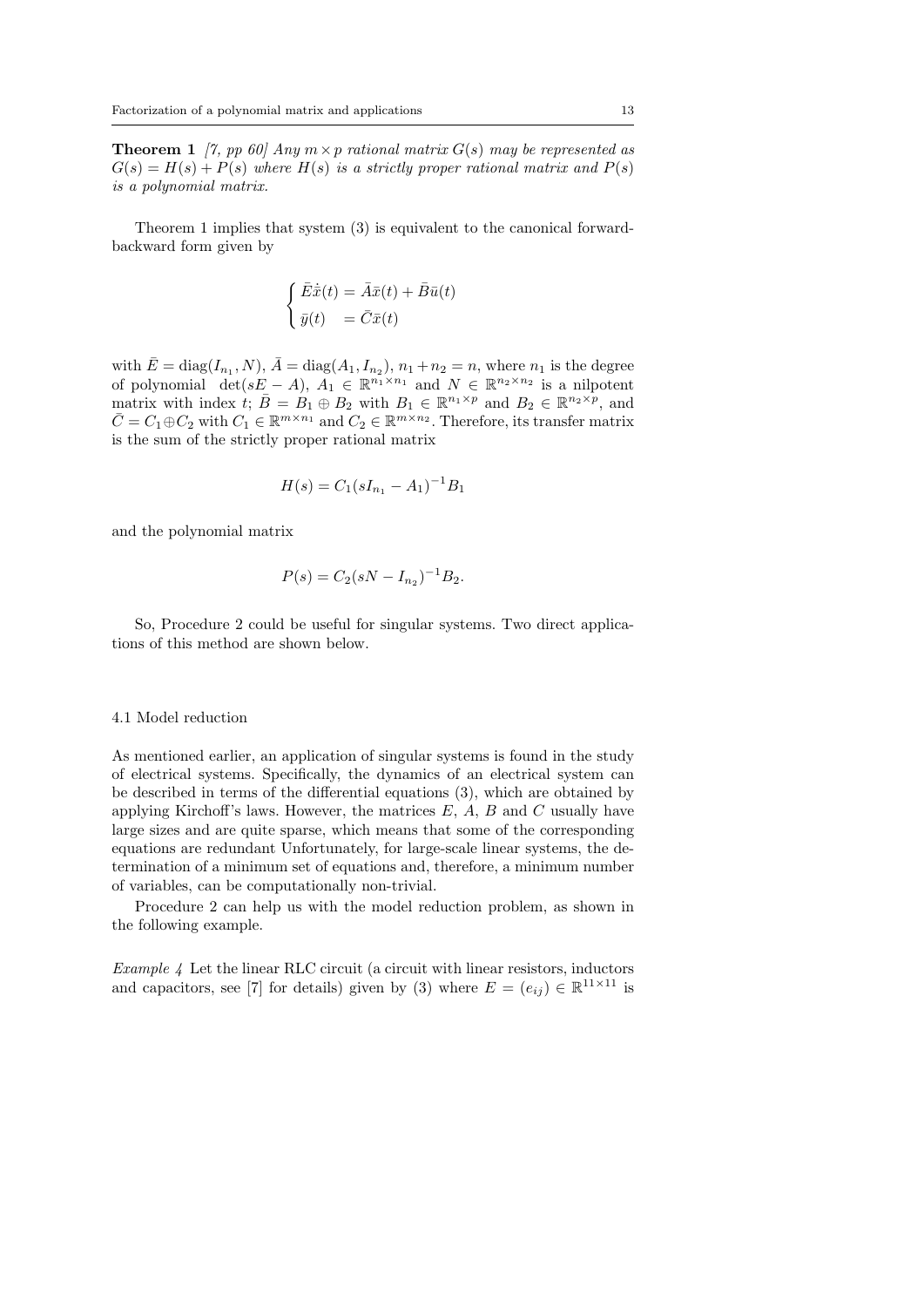*.*

the zero matrix except for  $e_{22} = e_{99} = 1$ ,

$$
A = \begin{bmatrix}\n-10 & 0 & 0 & 0 & 0 & 0 & 0 & 0 & 0 \\
0 & 0 & 0 & 0 & 1 & 1 & 0 & 0 & 0 & 0 \\
0 & 0 & -1 & 0 & 0 & 1 & 1 & 0 & 0 & 0 \\
1 & 0 & 0 & 0 & 0 & 0 & 0 & 0 & 0 & -1 \\
0 & 1 & 0 & 0 & 0 & 0 & 0 & 0 & 0 & 0 & -1 \\
0 & 0 & 1 & 0 & 0 & 0 & 0 & 0 & 0 & 0 & -1 \\
0 & 0 & 0 & 1 & 0 & 0 & 0 & 0 & 0 & 0 & 0 & 0 \\
0 & 0 & 0 & 1 & 0 & 0 & 0 & 0 & 0 & 0 & 0 & 0 \\
0 & 0 & 0 & 0 & 0 & 0 & 0 & 0 & 0 & 0 & 0 & 0 \\
0 & 0 & 0 & 0 & 0 & 0 & 0 & 0 & 0 & 0 & 0 & 0 \\
0 & 0 & 0 & 0 & 0 & 0 & 0 & 0 & 0 & -1 & 0 \\
0 & 0 & 0 & 0 & 0 & -1 & -3 & -1 & -1 & -1 & 0\n\end{bmatrix} \in \mathbb{R}^{11 \times 11}
$$

 $B = (b_{ij}) \in \mathbb{R}^{11 \times 2}$  is the zero matrix except for  $b_{11} = b_{10,2} = 1$  and  $C = I_{11}$  is the identity matrix.

It is easy to see that this system can be reduced, since *E*, *A* and *B* are sparse matrices. For model reduction, we compute its transfer matrix and try to obtain a minimal realization. According to Theorem 1,  $G(s)$  can be represented as follows:

$$
G(s) = \bar{C} \left[ s\bar{E} - \bar{A} \right]^{-1} \bar{B} = G_1(s) + G_2(s) =
$$
  
=  $\frac{1}{s} \begin{bmatrix} 0 & 0 & 0 & 0 & 1 & -1 & 1 & 1 & 0 & 0 \\ 0 & 0 & 0 & 0 & 0 & 0 & 0 & 0 & 0 \end{bmatrix}^T +$   
+  $\begin{bmatrix} 1 & 3 & 1 & 1 & 1 & 6s + 1 & -3s - 1 & 3s + 2 & 0 & 0 & 1 \\ 0 & 0 & 0 & 0 & 0 & 1 & -1 & 1 & 0 & 1 & 0 \end{bmatrix}^T$ 

By [4], a minimal realization  $(A_1, B_1, C_1)$  of  $G_1(s)$  is

$$
A_1 = [0] \t B_1 = [1 \ 0] \t C_1 = [0 \ 0 \ 0 \ 0 \ 0 \ 1 \ -1 \ 1 \ 1 \ 0 \ 0]^T,
$$

and by Procedure 2, a minimal realization  $(N, I, B_2, C_2)$  of  $G_2(s)$  is computed. Let

$$
G_2(s) = W_1 s + W_0 =
$$
  
=  $s \begin{bmatrix} 0 & 0 & 0 & 0 & 6 & -3 & 3 & 0 & 0 & 0 \\ 0 & 0 & 0 & 0 & 0 & 0 & 0 & 0 & 0 & 0 \end{bmatrix}^T$   
+  $\begin{bmatrix} 1 & 3 & 1 & 1 & 1 & -1 & 2 & 0 & 0 & 1 \\ 0 & 0 & 0 & 0 & 0 & 1 & -1 & 1 & 0 & 1 & 0 \end{bmatrix}^T$ .

The matrix  $W = \begin{bmatrix} -W_1 & -W_0 \\ 0 & W \end{bmatrix}$ *O −W*<sup>1</sup> ] has the following full rank factorization

$$
W = G * U = [W(:,1) \ W(:,3:4)] \begin{bmatrix} 1 & 0 & 0 & 0 \\ 0 & 0 & 1 & 0 \\ 0 & 0 & 0 & 1 \end{bmatrix},
$$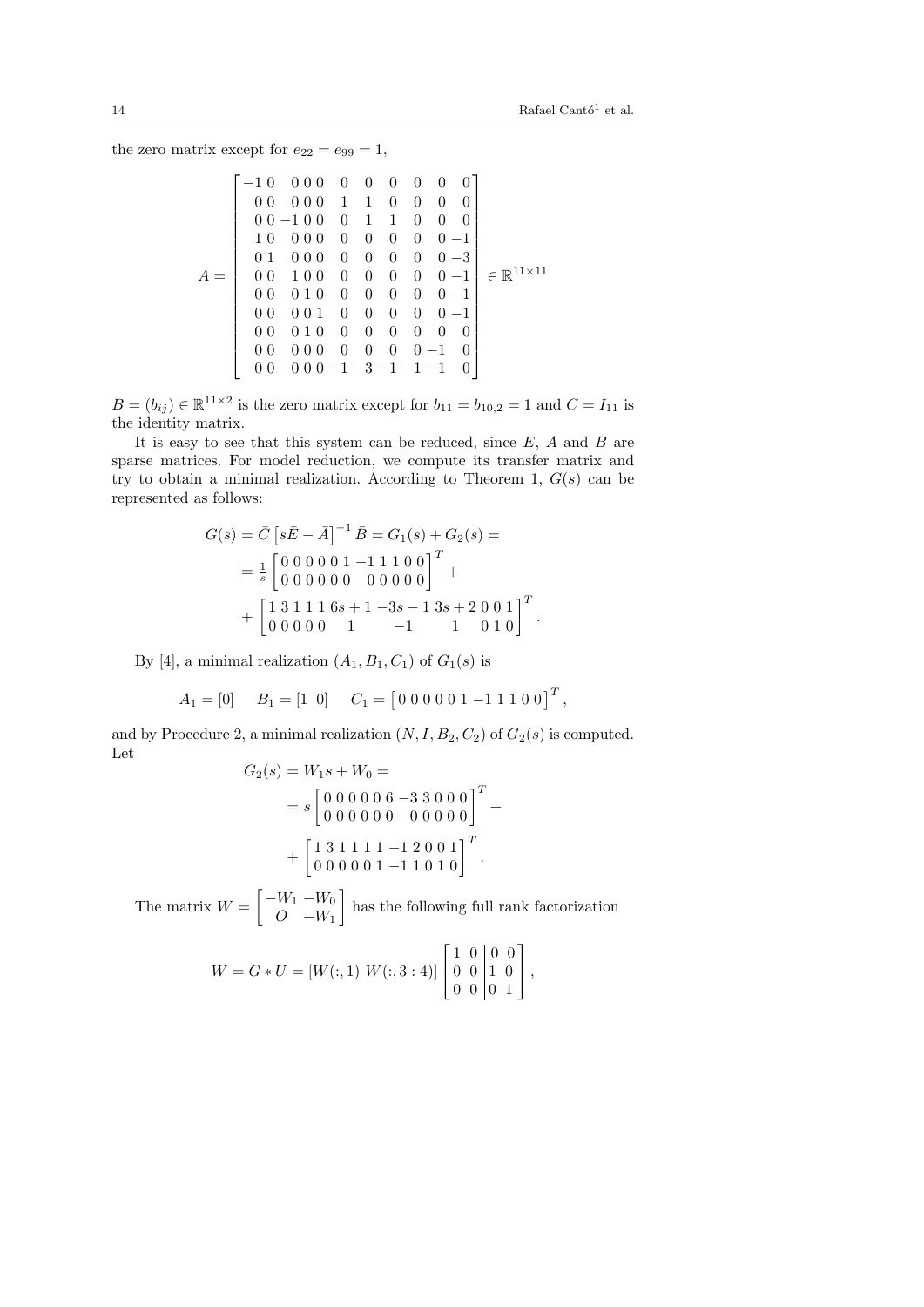where *U* is a basic upper block matrix. Therefore, applying Procedure 2 we obtain

$$
B_2 = U(:, 3 : 4) = \begin{bmatrix} 0 & 0 \\ 1 & 0 \\ 0 & 1 \end{bmatrix}
$$
  
\n
$$
C_2 = G(1 : 11, :) = \begin{bmatrix} 0 & 0 & 0 & 0 & 0 & -6 & 3 & -3 & 0 & 0 & 0 \\ -1 & -3 & -1 & -1 & -1 & -1 & 1 & -2 & 0 & 0 & -1 \\ 0 & 0 & 0 & 0 & 0 & -1 & 1 & -1 & 0 & -1 & 0 \end{bmatrix}^T
$$
  
\n
$$
q_{t-1} = q_1 = 1, \ q_{t-2} = q_0 = 2, \text{ then } N = [O_{3 \times 1} U(:, 1 : 2)] = \begin{bmatrix} 0 & 1 & 0 \\ 0 & 0 & 0 \\ 0 & 0 & 0 \end{bmatrix}.
$$

From  $(A_1, B_1, C_1)$  of  $G_1(s)$  and  $(N, I, B_2, C_2)$  of  $G_2(s)$ , a minimal realization  $(E, A, B, C)$  of  $G(s)$  is set up where

$$
E = \text{diag}(1, N) \in \mathbb{R}^{4 \times 4} \quad A = \text{diag}(A_1, I) \in \mathbb{R}^{4 \times 4}
$$
\n
$$
B = \begin{bmatrix} B_1 \\ B_2 \end{bmatrix} \in \mathbb{R}^{4 \times 2} \qquad C = \begin{bmatrix} C_1 & C_2 \end{bmatrix} \in \mathbb{R}^{11 \times 4}.
$$

It must be noted that we have started with a space-state representation of order 11 but we have found a minimal realization of order 4, significantly reducing the number of variables of this electrical circuit.

# 4.2 An interesting contribution to the positive realization problem

The importance of the positive realization problem in standard systems is well documented in diverse applicative fields. It appears, for instance, in the identification of compartmental systems, in the filtering of data generated by hidden Markov sequences or in the design of digital filters  $[2, 4, 6, 12, 15]$ . It is formulated as follows: Let  $H(s) \in \mathbb{R}^{m \times p}(s)$  be a rational transfer matrix. It is said to admit a positive realization  $(A, B, C)$  if we find a Metzler matrix  $A \in \mathbb{R}^{n \times n}$ , and nonnegative matrices  $B \in \mathbb{R}^{n \times p}$ ,  $C \in \mathbb{R}^{m \times n}$  such that  $H(s)$  $C(sI - A)^{-1}B$ . Moreover, this realization is minimal if it has the minimum dimension.

In this section we show how Procedure 2 can be used to obtain positive realizations for rational transfer matrices with multiple real poles. In order to do so, the rational transfer matrix must be rewritten based on a polynomial matrix and then apply Proposition 2.

**Proposition 3** *Let H*(*s*) *be the rational matrix*

$$
H(s) = \sum_{i=0}^{t-1} \frac{M_i}{(s-a)^{i+1}}
$$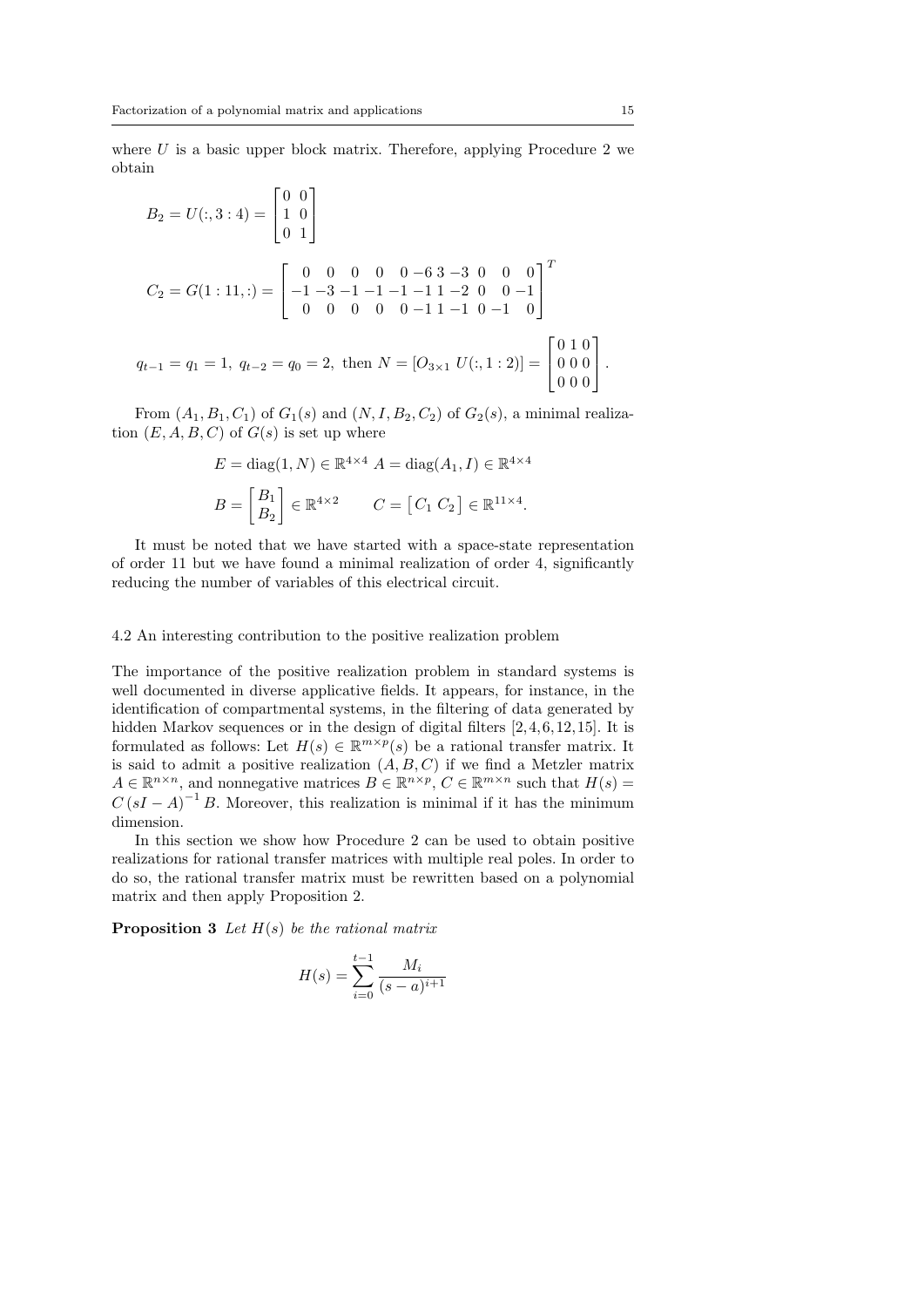with rank $(M_i) = p$  or rank $(M_i) = m$ . If  $M_i \in R_+^{m \times p}$ , for  $i = 0, 1, \ldots, t - 1$ *then H*(*s*) *admits a positive realization.*

*Proof* Let us recall that we want to find a Metzler matrix *A* and nonnegative matrices *B*, *C*, such that  $H(s) = \sum_{i=0}^{t-1}$  $\frac{M_i}{(s-a)^{i+1}} = C(sI-A)^{-1}B.$ 

However, any transfer matrix can be reformulated as follows:

$$
H(s) = C(sI - A)^{-1}B = C((s - a)I - (A - aI))^{-1}B = C(hI - N)^{-1}B =
$$

$$
= C\left(h\left(I - \frac{1}{h}N\right)\right)^{-1}B = \underbrace{\frac{1}{h}}_{q} C\left(I - \frac{1}{h}N\right)^{-1}B =
$$

$$
= qC(I - qN)^{-1}B = -qC(qN - I)^{-1}B = -qP(q)
$$

with *N* a nilpotent matrix of index *t* and where  $P(q)$  is a polynomial matrix. As  $\text{rank}(M_i) = p \text{ or } \text{rank}(M_i) = m$ , and  $M_i \in R_+^{\text{mix}p}$ , for  $i = 0, 1, ..., t - 1$ , by Proposition 2 we can obtain a realization  $(N, I, B, C)$  of  $P(q)$  with  $N \geq O$ ,  $B \geq O$  and  $C \geq O$ . Therefore,  $A = N + aI$  is a Metzler matrix and  $(A, B, C)$ a positive realization of  $H(s)$  for all  $a \in R$ .

*Example 5* Consider the transfer matrix

$$
H(s) = \frac{1}{(s-3)^3} \begin{bmatrix} s^2 - 4s + 4 & s^2 - s + 1 \\ s - 2 & s \\ s^2 + 3s - 5 & s^2 + s - 5 \end{bmatrix} =
$$
  
=  $\frac{1}{s-3} \begin{bmatrix} 1 & 1 \\ 0 & 0 \\ 1 & 1 \end{bmatrix} + \frac{1}{(s-3)^2} \begin{bmatrix} 2 & 5 \\ 1 & 1 \\ 9 & 7 \end{bmatrix} + \frac{1}{(s-3)^3} \begin{bmatrix} 1 & 7 \\ 1 & 3 \\ 13 & 7 \end{bmatrix}.$ 

This transfer matrix admits a positive realization by Proposition 3. Following the proof of this proposition, we are going to be able to construct this realization. Hence, considering  $q = \frac{1}{s-3}$ , we can write  $H(s)$  by means of a polynomial matrix  $P(q)$ , that is:

$$
H(s) = -q \left( \begin{bmatrix} -1 & -1 \\ 0 & 0 \\ -1 & -1 \end{bmatrix} + q \begin{bmatrix} -2 & -5 \\ -1 & -1 \\ -9 & -7 \end{bmatrix} + q^2 \begin{bmatrix} -1 & -7 \\ -1 & -3 \\ -13 & -7 \end{bmatrix} \right) =
$$

$$
= -q(W_0 + qW_1 + q^2W_2).
$$

Now, by Proposition 2, the realization (*N, B, C*) with

$$
B = \begin{bmatrix} I_{2 \times 2} \\ O_{4 \times 2} \end{bmatrix}, \quad C = [W_0 \ W_1 \ W_2], \quad N = \begin{bmatrix} 0 & 0 & 0 & 0 & 0 & 0 \\ 0 & 0 & 0 & 0 & 0 & 0 \\ 1 & 0 & 0 & 0 & 0 & 0 \\ 0 & 1 & 0 & 0 & 0 & 0 \\ 0 & 0 & 1 & 0 & 0 & 0 \\ 0 & 0 & 0 & 1 & 0 & 0 \end{bmatrix}
$$